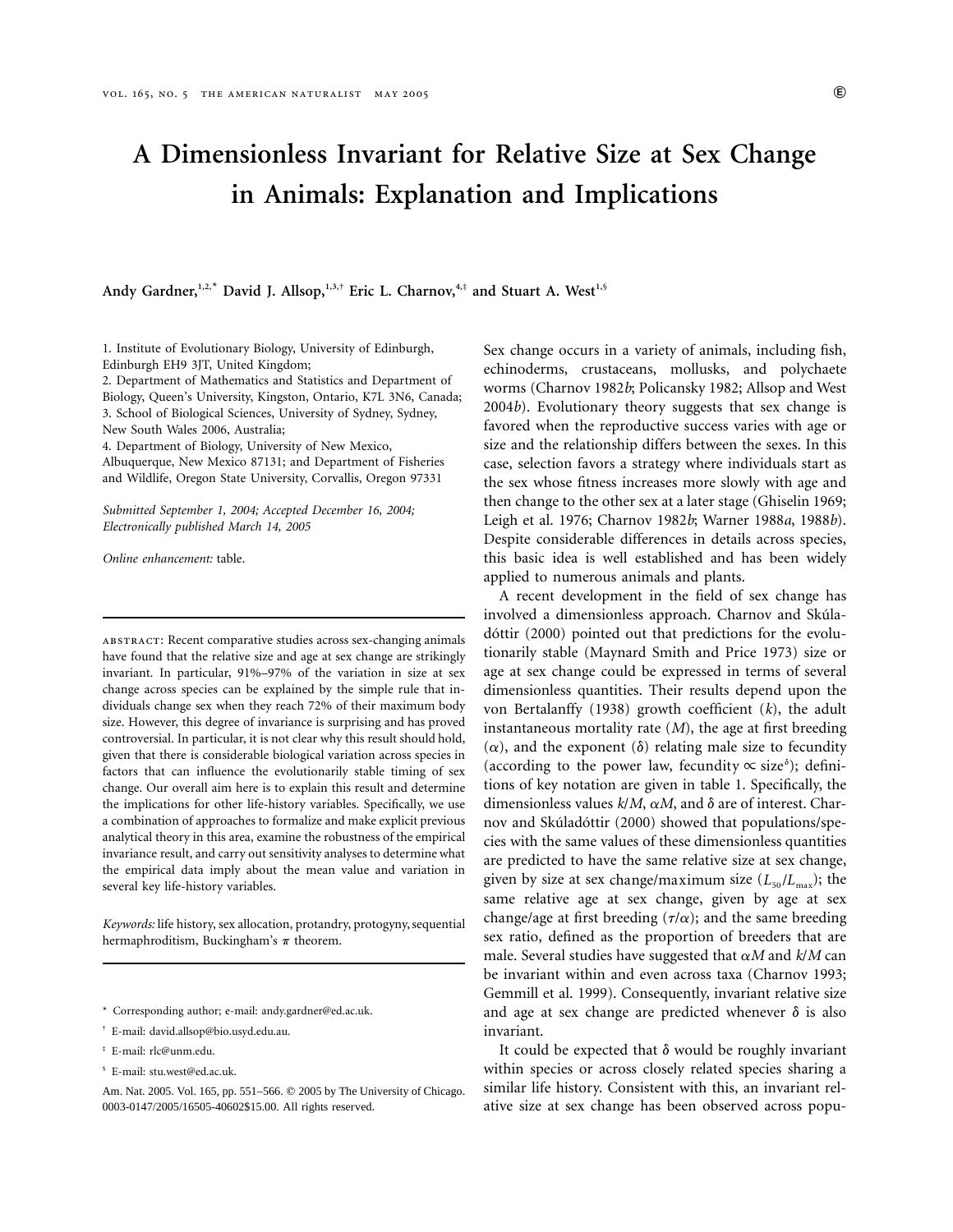| Table 1: Key notation used in this article |  |  |  |  |
|--------------------------------------------|--|--|--|--|
|--------------------------------------------|--|--|--|--|

| Symbol                                  | Definition                                                                         |  |  |  |
|-----------------------------------------|------------------------------------------------------------------------------------|--|--|--|
| $\alpha$                                | Age at maturity                                                                    |  |  |  |
| Τ                                       | Age at sex change                                                                  |  |  |  |
| $\tau_{\rm v}$                          | Variant age at sex change                                                          |  |  |  |
| $\tau_{\rm r}$                          | Resident age at sex change                                                         |  |  |  |
| $\tau^*$                                | Evolutionarily stable strategy age at sex change                                   |  |  |  |
| k                                       | von Bertalanffy growth coefficient                                                 |  |  |  |
| $\boldsymbol{M}$                        | Instantaneous adult mortality rate                                                 |  |  |  |
| $\delta$ , $\delta_{\text{male}}$       | Male fecundity exponent                                                            |  |  |  |
| $\delta_{\text{female}}$                | Female fecundity exponent                                                          |  |  |  |
| $\delta_1$ , $\delta_2$                 | Fecundity exponent for first and second sex                                        |  |  |  |
| L                                       | Size (body length)                                                                 |  |  |  |
| $L_{\hbox{\scriptsize mat}}$            | Size at maturity (smallest observed adult)                                         |  |  |  |
| $L_{50}$                                | Size at sex change (50% of individuals have changed sex)                           |  |  |  |
| $L_{\rm max}$                           | Maximum size (largest observed individual)                                         |  |  |  |
| V                                       | Reproductive value                                                                 |  |  |  |
| $V_1, V_2$                              | Class reproductive values for first and second sexes                               |  |  |  |
| λ                                       | Asymptotic rate of increase of rare variant sex change strategy                    |  |  |  |
| $\boldsymbol{w}$                        | Fitness, that which is maximized by selection                                      |  |  |  |
| $S_1, S_2$                              | Reproductive success through functioning as first and second sex                   |  |  |  |
| p                                       | Probability of survival                                                            |  |  |  |
| $Q_1, Q_2$                              | Instantaneous reproductive rate for first and second sex                           |  |  |  |
| $N_1, N_2$                              | Number of breeders of first and second sex                                         |  |  |  |
| $N_{\text{male}}$ , $N_{\text{female}}$ | Number of breeding males and breeding females                                      |  |  |  |
| F                                       | Proportion of females among breeders                                               |  |  |  |
| $\sigma$ , $\sigma$ <sub>x</sub>        | Standard deviation, standard deviation of X                                        |  |  |  |
| $U[z_{\min}, z_{\max}]$                 | Continuous uniform distribution over interval $z_{\text{min}}$ to $z_{\text{max}}$ |  |  |  |

lations of the shrimp *Pandalus borealis* in the waters off Iceland (Skúladóttir and Petursson 1999; Charnov and Skúladóttir 2000). However, the invariant relationship also holds across species. The relative size and age at sex change have been found to be invariant across fish species (Allsop and West 2003*b*) and even across all sex-changing animals (including data from 77 species of fish, echinoderms, crustaceans, and mollusks; Allsop and West 2003*a*). Specifically, 91%–97% of the variation in size at sex change across species can be explained by the rule that species change sex at 72% of their maximum size. This result holds despite huge variation in size and mating system across species, from a 2-mm crustacean to a 1.5-m fish (fig. 1).

This extent of invariance in the relative size at sex change across species was relatively surprising and has proved controversial (Allsop and West 2004*a*; Buston et al. 2004; Millius 2004). The main reason for this is that there is considerable variation across species in factors that could influence the evolutionarily stable timing of sex change, particularly the following: First, sex change is from male to female (protandrous) in some species, female to male (protogynous) in others, and even in both directions in some (Nakashima et al. 1995). Given that female fertility is likely to be proportional to body size cubed (L<sup>3</sup>; Charnov 1979, 1993), for sex change to be favored there must be

variation in  $\delta$  between protandrous ( $\delta$  < 3) and protogynous  $(\delta > 3)$  species. Second, in some species there is a fraction of individuals who mature early as the second sex, which is likely to correlate with or cause variation in  $\delta$ (Charnov 1982*a*, 1982*b*; Warner 1984; Allsop and West 2004*b*, 2004*c*). Third, there is huge variation in mating system across species, which could translate into variation in  $\delta$ . For example, within just the fish species, the range of mating systems includes harems, leks, monandry, and aggregation spawners (Warner 1984; Allsop and West 2003*b*). Fourth, the cues and mechanisms involved in sex change vary across species, depending on factors such as social environment, size, and parasitism (Shapiro 1980, 1981; Shapiro and Lubbock 1980; Scharer and Vizoso 2003). Fifth, while  $\alpha M$  is likely to be invariant across all sex changers, with a value of approximately 2, it unclear whether *k*/*M* is similarly invariant (Charnov and Berrigan 1990; Charnov 1993; Gemmill et al. 1999).

Our overall aim here is to determine both how the invariant results can hold in the face of so much biological variation across species and what the implications for other life-history variables are. Our article is divided into three sections. In the first section, we test the underlying generality of the sex change invariant predictions. Specifically, we provide a more explicit proof of Charnov and Skúla-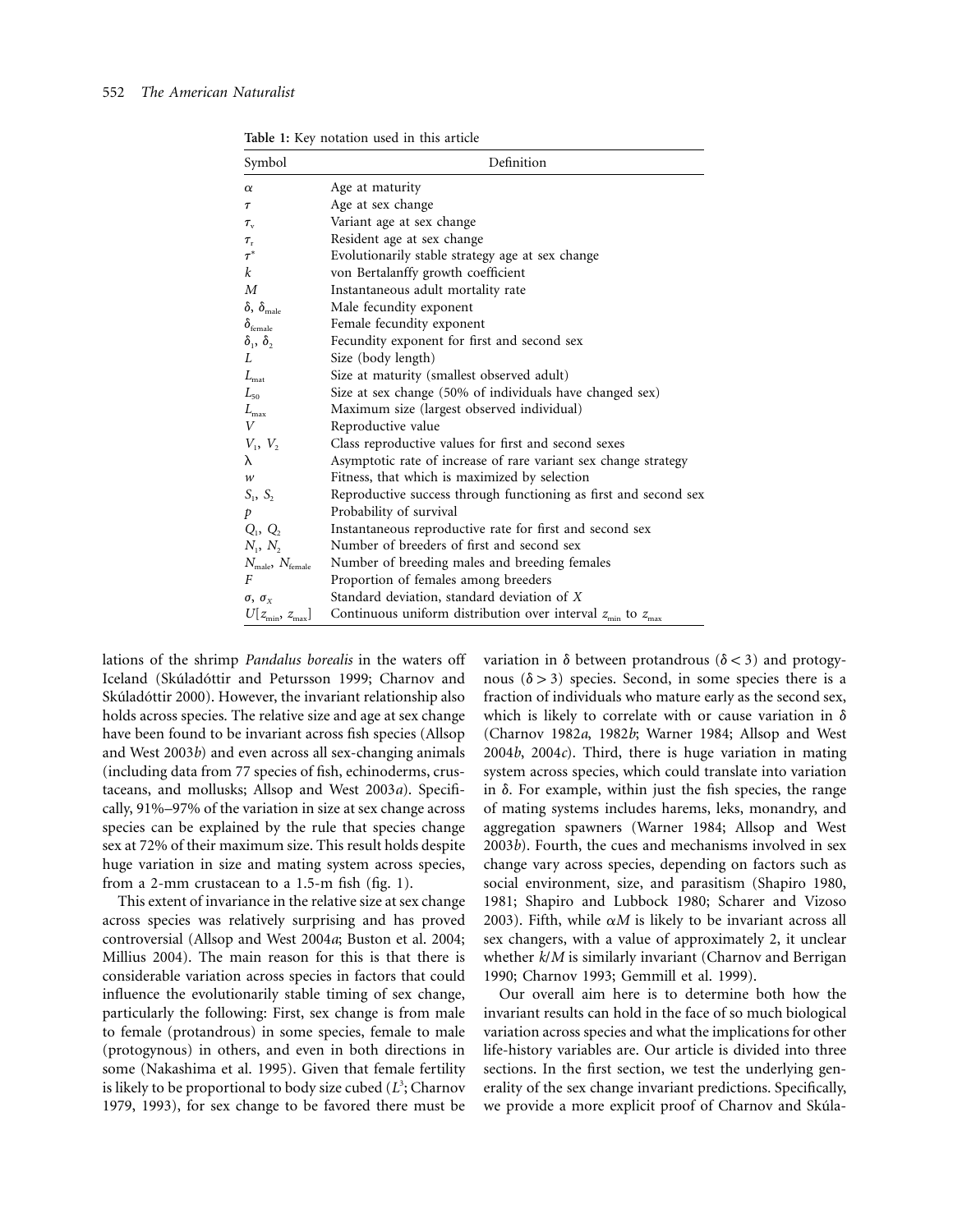

Figure 1: Log-log plot of  $L_{50}$  versus  $L_{\text{max}}$  for 77 species of sex-changing animals with species as independent data points. Data are split by taxa: Echinodermata (*asterisks*), Crustacea (*circles*), Chordata (*diamonds*), and Mollusca (*crosses*). The regression has a slope fixed at 1, giving an intercept of  $-0.32 \pm 0.05$  (95% confidence interval [CI]) and  $r^2 = 0.97$ . The ordinary least squares slope is  $1.05 \pm 0.03$  (95% CI), with an intercept of  $-0.55 \pm 0.07$  (95% CI) and  $r^2 = 0.98$ . The mean relative size at sex change  $(L_{50}/L_{\text{max}})$  is 0.72 (95% CI = 0.67–0.77), implying that individuals change sex when they reach 72% of their maximum size. Size ( $L_{50}$  and *L*max) is measured in millimeters before logarithmic transformation.

dóttir's (2000) invariant predictions and show that the sex change invariants can also be predicted by an alternative modeling approach, assuming that sex change occurs in response to social environment, as is known to occur in some fish (Shapiro 1981; Warner and Swearer 1991; Allsop and West 2004*c*), rather than in response to age or size, as assumed by Charnov and Skúladóttir.

In the second section, we examine the statistical significance of Allsop and West's (2003*a*, 2003*b*) empirical result showing that the relative size at sex change is invariant. Buston et al. (2004; Millius 2004) have criticized Allsop and West's analysis and have argued that an alternative null model approach based upon randomization techniques does not support the invariant prediction. We assess the validity of Buston et al.'s analysis and develop and test a more appropriate null model. This section quantifies and expands on some issues we have raised in a previous short comment (Allsop and West 2004*a*).

In the third section, we carry out a sensitivity analysis of the Charnov-Skúladóttir model to test how variation in the key life-history parameters  $(\alpha M, k/M, \text{ and } \delta)$  influences the predicted relationship between size at sex

change and maximum size. Specifically, we use the existing information on  $\alpha M$ ,  $k/M$ , and the relative size at sex change to estimate  $\delta$ ; estimate how variation in  $\alpha M$ ,  $k/M$ , and  $\delta$  influences the extent and nature of the relative size at sex change invariant that would be expected; and estimate the amount of variation in  $\alpha M$  and  $k/M$  that is consistent with the empirical data.

# **When Is an Invariant Relative Size at Sex Change Expected?**

# *Formalizing Charnov and Sku´lado´ttir's Invariant Predictions*

The model of Charnov and Skúladóttir (2000) makes use of the observation that selection acts as if to maximize the product of reproductive success through male and female function (MacArthur 1965; Charnov 1979, 1982*b*). The following argument for the product maximand is phrased in terms of sex change, although it applies to sex allocation in general. Consider a vanishingly rare sex change variant, which changes sex at age  $\tau_{v}$ , within a population with resident strategy  $\tau_r$ . Assuming panmixia, reproductive value  $(V)$  is reproductive success as the first sex  $(S_1)$  plus reproductive success as the second sex  $(S_2)$ , each weighted by the class reproductive value for the appropriate sex  $(V_1)$ and  $V_2$ :

$$
V(\tau_{v}, \tau_{r}) = S_{1}(\tau_{v})V_{1} + S_{2}(\tau_{v})V_{2}. \tag{1}
$$

Since total reproductive values of males is equal to that of females (Fisher 1930), then  $S_1(\tau) V_1 = S_2(\tau) V_2$ , and hence  $V_1 = (S_2(\tau_r)/S_1(\tau_r))V_2$ . Substituting into equation (1) and dividing by the reproductive value of the resident strategy yields the variant's asymptotic rate of increase:

$$
\lambda(\tau_{v}, \tau_{r}) = \frac{V(\tau_{v}, \tau_{r})}{V(\tau_{r}, \tau_{r})} = \frac{1}{2} \left( \frac{S_{1}(\tau_{v})}{S_{1}(\tau_{r})} + \frac{S_{2}(\tau_{v})}{S_{2}(\tau_{r})} \right).
$$
(2)

Here  $\lambda > 1$  indicates that the variant invades. The local evolutionarily stable strategy (ESS;  $\tau^*$ ) ) satisfies  $d\lambda/d\tau_{v}|_{\tau_{v}=\tau_{r}=\tau=\tau^{*}} = 0$ ; that is, it is a solution to

$$
\frac{S_1'(\tau)}{S_1(\tau)} + \frac{S_2'(\tau)}{S_2(\tau)} = 0
$$
\n(3)

(Shaw and Mohler 1953; Charnov 1979, 1982*b*). Assuming convergence stability (Christiansen 1991),  $\tau^*$  is the strategy that maximizes the integral of the left-hand side of equation (3) with respect to  $\tau$ ,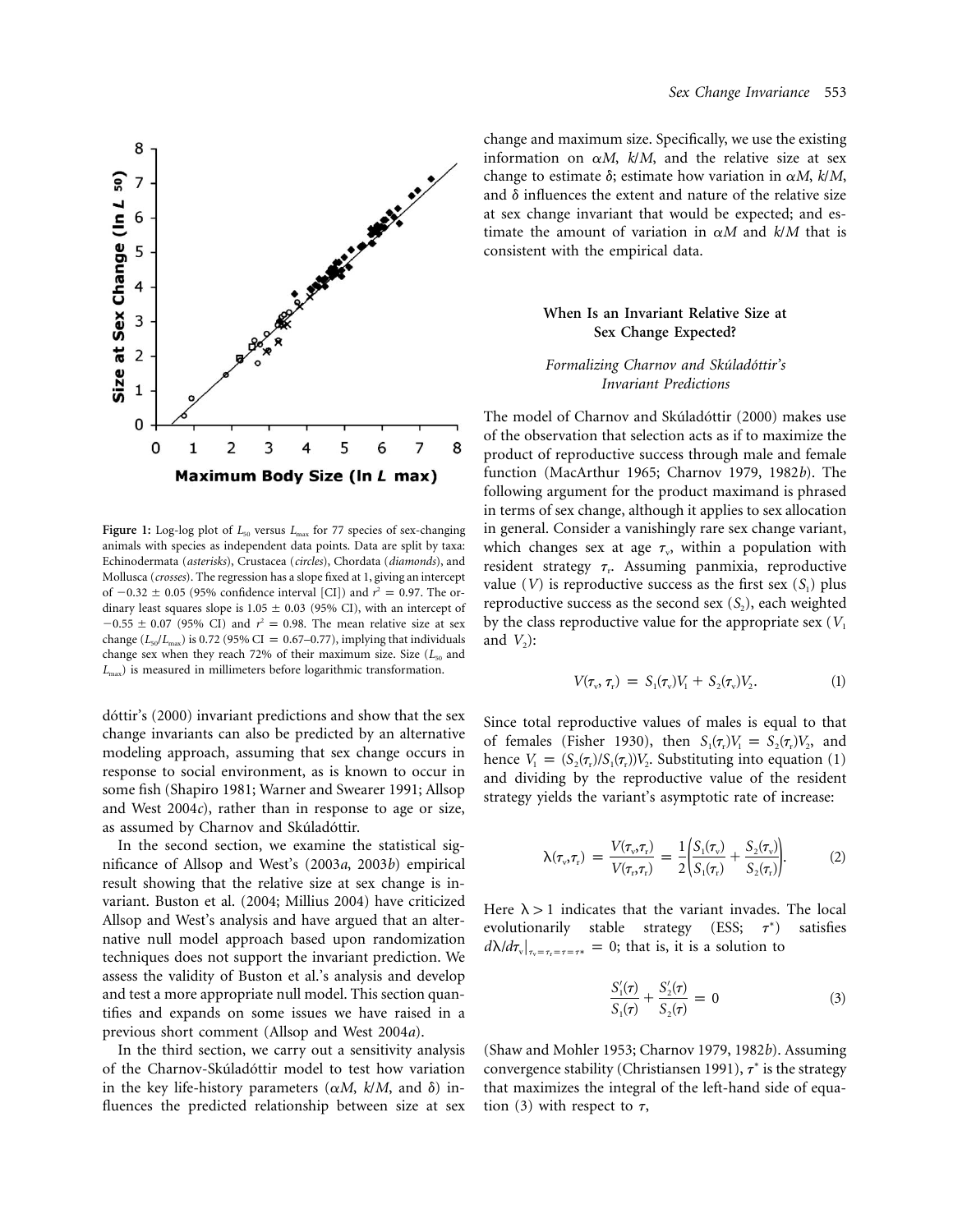$$
\int \left( \frac{S_1'(\tau)}{S_1(\tau)} + \frac{S_2'(\tau)}{S_2(\tau)} \right) d\tau = S_1(\tau) S_2(\tau) + \text{constant} \qquad (4)
$$

(Charnov 1979, 1982*b*; de Valpine 2000). Defining fitness (*w*) as that which is maximized by selection, an appropriate fitness function is then

$$
w(\tau) = S_1(\tau)S_2(\tau); \tag{5}
$$

that is, fitness is given by the product of reproductive success gained through each sex (MacArthur 1965; Charnov 1979, 1982*b*). Reproductive success as the first sex is given by integrating, over all ages (*x*) from maturity (at age  $\alpha$ ) to sex change (at age  $\tau$ ), the product of instantaneous reproductive rate  $(Q_1)$  and the probability  $(p)$  of surviving to age *x*:

$$
S_1 = \int_{\alpha}^{\tau} p(x) Q_1(x) dx.
$$
 (6)

Following Charnov and Skúladóttir (2000), we assume first, a fixed instantaneous adult mortality rate (*M*), such that the probability of survival takes the form  $p(x) =$  $Ae^{-Mx}$ , where A is a constant; second, that instantaneous reproductive rate takes the form of a power law  $Q_1(x) = B_1 L(x)^{\delta_1}$ , where  $L(x)$  is size at age x,  $B_1$  is a constant, and  $\delta_1$  is the exponent appropriate for the first sex; and third, that size is related to age according to the von Bertalanffy (1938) function  $L(x) = L_{\text{max}}(1 - e^{-kx})$ , where  $L_{\text{max}}$  is the maximum size of the species and *k* is the von Bertalanffy growth coefficient. This equation has been used successfully to model growth of indeterminate growers (Beverton 1963, 1992; Pauly 1980). Hence,

$$
S_1 = AB_1 L_{\max}^{\delta_1} \int_{\alpha}^{\tau} e^{-Mx} (1 - e^{-kx})^{\delta_1} dx.
$$
 (7)

For the second sex, with fecundity given by the power law  $Q_2(x) = B_2 L(x)^{\delta_2}$ , we have

$$
S_2 = AB_2 L_{\text{max}}^{\delta_2} \int_{\tau}^{\infty} e^{-Mx} (1 - e^{-kx})^{\delta_2} dx.
$$
 (8)

Hence, fitness may be written as an explicit function of the age at sex change  $(\tau)$ :

$$
w \propto \left[ \int_{\alpha}^{\tau} e^{-Mx} (1 - e^{-kx})^{\delta_1} dx \right] \times \left[ \int_{\tau}^{\infty} e^{-Mx} (1 - e^{-kx})^{\delta_2} dx \right]
$$
\n(9)

(Charnov and Skúladóttir 2000). The sex with the larger power-law exponent has the greater relative improvement in reproductive rate as the individual grows, and so fitness is maximized by reproducing as this sex when large and as the other sex when small. Sex change should therefore be in the direction of increasing power-law exponent; that is,  $\delta_1 < \delta_2$  (Warner et al. 1975; Leigh et al. 1976). For indeterminate growers, female fecundity scales approximately with size cubed ( $\delta_{\text{female}} \approx 3$ ; references in Charnov 1979, 1993), so we may set  $\delta_{\text{female}} = 3$  and  $\delta_{\text{male}} = \delta$ . Thus, sex change is predicted to be male to female (protandry) when  $\delta$  < 3 and female to male (protogyny) when  $\delta$  > 3. Hence, fitness is

$$
w \propto \begin{cases} \left[ \int_{\alpha}^{\tau} e^{-Mx} (1 - e^{-kx})^{\delta} dx \right] \\ \times \left[ \int_{\tau}^{\infty} e^{-Mx} (1 - e^{-kx})^3 dx \right], \quad \delta < 3, \\ \left[ \int_{\alpha}^{\tau} e^{-Mx} (1 - e^{-kx})^3 dx \right] \\ \times \left[ \int_{\tau}^{\infty} e^{-Mx} (1 - e^{-kx})^{\delta} dx \right], \quad \delta > 3. \end{cases}
$$
(10)

Charnov and Skúladóttir (2000) applied Buckingham's (1914; Stephens and Dunbar 1993)  $\pi$  theorem to reveal that the fitness function (eq. [10]) could, in principle, be rewritten as a function of constants and the dimensionless life-history parameters  $\tau/\alpha$ ,  $\alpha M$ ,  $k/M$ , and  $\delta$ . The values  $\tau/\alpha$ ,  $\alpha M$ ,  $k/M$ , and  $\delta$  are all dimensionless because  $\tau$  and  $\alpha$  have dimensions of time,  $k$  and  $M$  have dimensions of inverse time, and  $\delta$  is an exponent in a power function. Being able to express fitness in this way indicates that the fitness function (eq. [10]) is invariant for circumstances where  $\tau/\alpha$ ,  $\alpha M$ ,  $k/M$ , and  $\delta$  are invariant. Hence, fitness is maximized at the same relative age at sex change  $(\tau/\alpha = \tau^*/\alpha)$  in all contexts where the other values ( $\alpha M$ ,  $k/M$ , and  $\delta$ ) are invariant.

We now derive an explicit fitness function in terms of dimensionless quantities, using the standard technique of switching variables. We make the substitution  $x \rightarrow c y$ : where we see *x* in the fitness function, we will write *cy*. The limits of the integrals need to be changed. For instance, the lower bound of the first integral is  $x = \alpha$ ; hence, switching variables gives  $y = \alpha/c$ . Finally,  $dx/dy = c$ , so  $dx = cdy$ . This gives us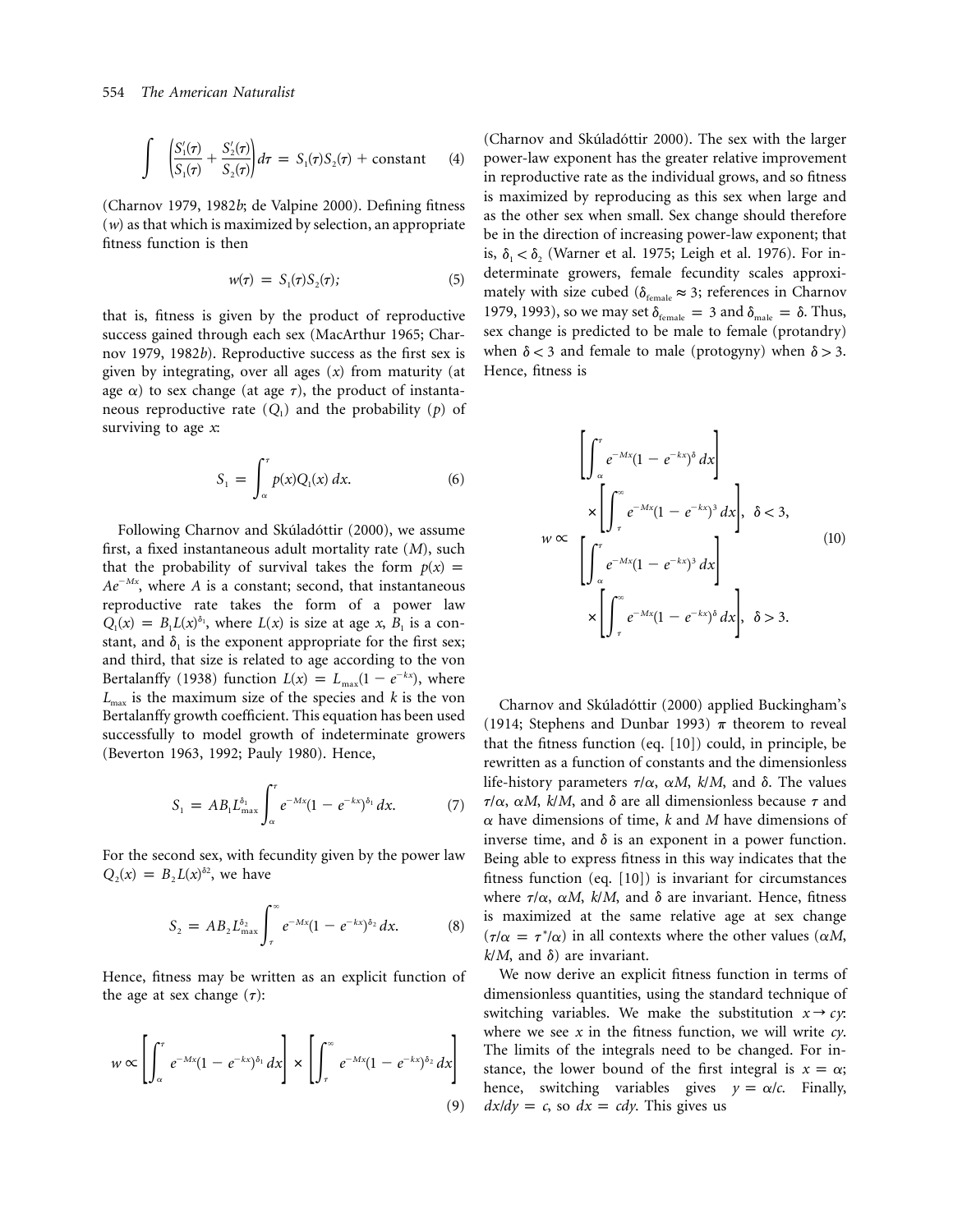$$
w \propto \begin{bmatrix} \left[ \int_{\alpha/c}^{\tau/c} e^{-Mcy} (1 - e^{-kcy})^{\delta} dy \right] \\ \times \left[ \int_{\tau/c}^{\infty} e^{-Mcy} (1 - e^{-kcy})^3 dy \right], \quad \delta < 3, \\ \left[ \int_{\alpha/c}^{\tau/c} e^{-Mcy} (1 - e^{-kcy})^3 dy \right] \\ \times \left[ \int_{\tau/c}^{\infty} e^{-Mcy} (1 - e^{-kcy})^{\delta} dy \right], \quad \delta > 3. \end{bmatrix}
$$
 (11)

The constant *c* is arbitrary, so we may set  $c = \alpha$ . Substituting and rearranging, we have

$$
w \propto \begin{cases} \left[ \int_{1}^{\tau/\alpha} e^{-\alpha My} (1 - e^{-(\alpha M)(k/M)y})^{\delta} dy \right] \\ \times \left[ \int_{\tau/\alpha}^{\infty} e^{-\alpha My} (1 - e^{-(\alpha M)(k/M)y})^3 dy \right], \quad \delta < 3, \\ \left[ \int_{1}^{\tau/\alpha} e^{-\alpha My} (1 - e^{-(\alpha M)(k/M)y})^3 dy \right] \\ \times \left[ \int_{\tau/\alpha}^{\infty} e^{-\alpha My} (1 - e^{-(\alpha M)(k/M)y})^{\delta} dy \right], \quad \delta > 3. \end{cases}
$$
(12)

This is the fitness function Charnov and Skúladóttir predicted but did not find an explicit expression for. If the integrands in equation (12) are invariant (i.e.,  $\alpha M$ ,  $k/M$ , and  $\delta$  are invariant), then fitness will be maximized by a relative age at sex change  $(\tau^*/\alpha)$  that is invariant. Under these circumstances, we also predict further invariants. The size at sex change  $(L_{50})$  is given by  $L(\tau^*) = L_{\text{max}}[1 - \tau]$  $\exp(-k\tau^*)$ . Since  $k\tau^* = \alpha M \times k/M \times \tau^*/\alpha$  is invariant, the size at sex change relative to maximum size  $(L_{50}/L_{\text{max}})$  is predicted to be invariant (Charnov and Skúladóttir 2000). The relative size at maturity,  $L_{\text{mat}}/L_{\text{max}} =$  $1 - \exp(-\alpha k)$ , is also expected to be invariant, since  $\alpha k = \alpha M \times k/M$  is invariant. Finally, the ratio of breeders of the first sex  $(N_1)$  to those of the second sex  $(N_2)$  is

$$
\frac{N_1}{N_2} = \frac{\int_{\alpha}^{\tau^*} e^{-Mx} dx}{\int_{\tau^*}^{\infty} e^{-Mx} dx} = \frac{e^{-M\alpha}}{e^{-M\tau^*}} - 1 = \frac{e^{-\alpha M}}{e^{-(\alpha M)(\tau^*/\alpha)}} - 1, \quad (13)
$$

which, for invariant  $\alpha M$ ,  $k/M$ , and  $\delta$  (and hence invariant  $\tau^*/\alpha$ ), is also invariant.

# *Sex Change Invariant Predicted by an Alternative Approach*

The Charnov-Skúladóttir model assumes that timing of sex change is determined by size or age. However, it has been shown in numerous fish species that sex change can be stimulated by the social environment (Robertson 1972; Shapiro 1981; Warner and Swearer 1991; Allsop and West 2004*c*). For example, in the cleaner fish *Labroides dimidiatus*, the largest females change sex to become male harem holders upon removal of the male from the social group (Robertson 1972). Here we consider the situation where social environment is assumed to be the primary determinant of when sex change occurs. Specifically, we model a protogynous species in which females change sex to male to maintain a constant sex ratio, following Shapiro and Lubbock (1980). This means that our model has Charnov and Skúladóttir's (2000) third invariant prediction (constant breeding sex ratio) as its underlying starting assumption. Even though this represents essentially the extreme opposite mechanism underlying sex change to that assumed by the Charnov-Skúladóttir model, we are also able to predict the first two invariant predictions of that model, concerning the relative size and age at sex change.

Consider a protogynous species in which the largest (oldest) males each have harems of *F* females. The largest female is selected to change sex when the ratio of breeding females to breeding males ( $N_{\text{female}}/N_{\text{male}}$ ) in the population is greater than *F*, and so the breeding sex ratio will be invariant and equal to *F*. This breeding sex ratio will be given as

$$
\frac{N_{\text{female}}}{N_{\text{male}}} = \frac{\int_{\alpha}^{\tau^*} e^{-Mx} dx}{\int_{\tau^*}^{\infty} e^{-Mx} dx} = \frac{e^{-\alpha M}}{e^{-\tau^* M}} - 1 = F.
$$
 (14)

The value of  $\alpha M$  is known to be invariant within taxa (Charnov and Berrigan 1990, 1991; Gemmill et al. 1999), and so for equation  $(14)$  to hold,  $\tau^*M$  must also be invariant. Since *k*/*M* is known to be invariant within taxa (Charnov 1993), the product  $\tau^* M \times k / M = k \tau^*$  is an invariant. Applying the von Bertalanffy growth equation, the relative size at sex change  $(L_{50}/L_{\text{max}} = 1 - \exp[-k\tau^*])$  is predicted to be invariant, giving the first of Charnov and Skúladóttir's invariance predictions. Dividing 1\*M by α*M* yields an invariant relative age at sex change  $\tau^*\!\!/\alpha,$  which is the second of Charnov and Skúladóttir's invariance predictions.

# **Is the Relative Size at Sex Change Invariant across Species?**

Allsop and West (2003*a*, 2003*b*) tested for invariance by using the standard methodology of whether a log-log plot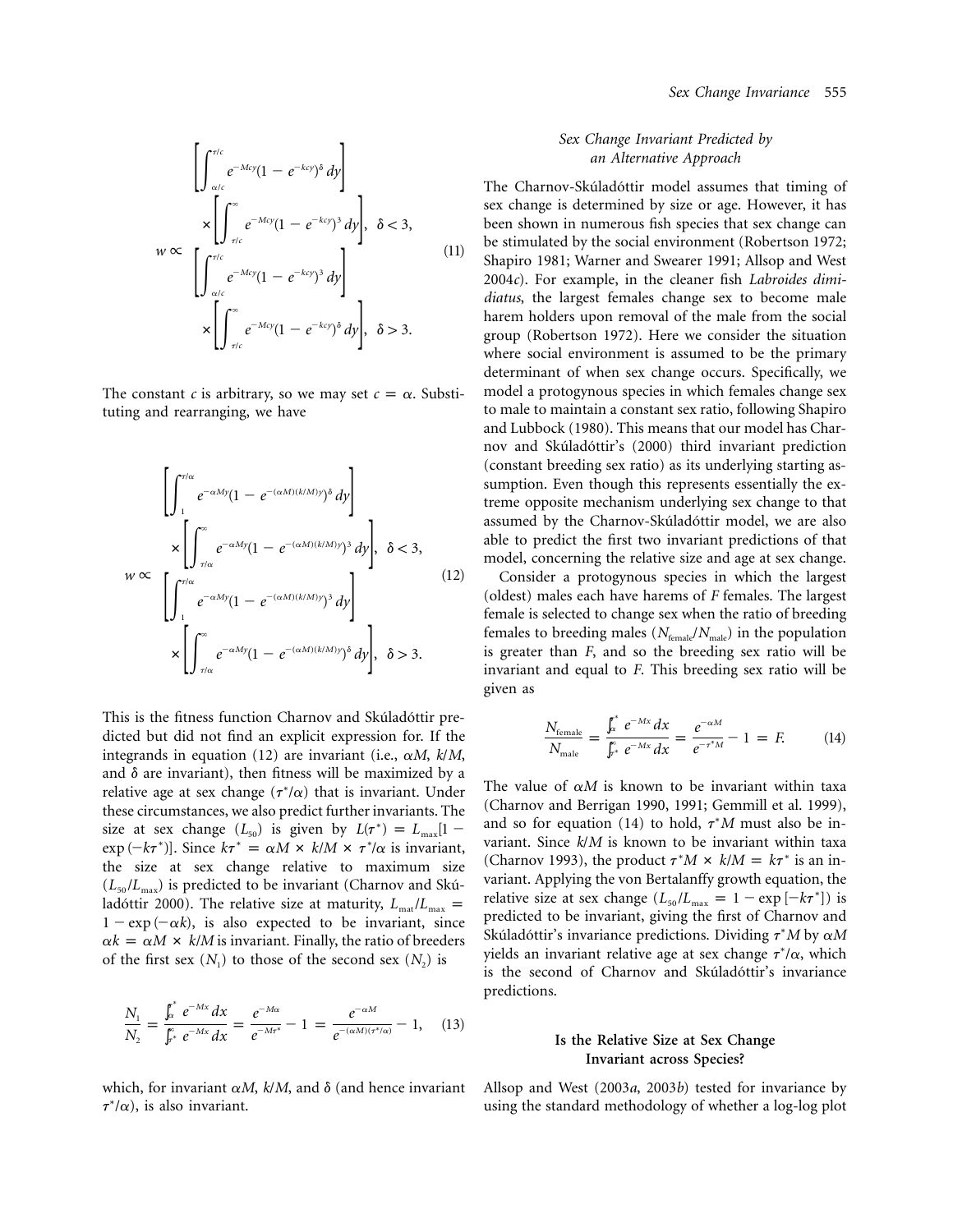|                                                                          | Direction of sex change |                               |                                                                                                                                                                                                      |              |                                                                                                 |      |
|--------------------------------------------------------------------------|-------------------------|-------------------------------|------------------------------------------------------------------------------------------------------------------------------------------------------------------------------------------------------|--------------|-------------------------------------------------------------------------------------------------|------|
|                                                                          |                         | Both directions<br>Male first |                                                                                                                                                                                                      | Female first |                                                                                                 |      |
| Taxa                                                                     | Intercept               | RSSC                          | Intercept                                                                                                                                                                                            | RSSC         | Intercept                                                                                       | RSSC |
| Arthropoda (crustaceans)<br>Chordata (fish)<br>Mollusca<br>Echinodermata |                         |                               | $-0.42 \pm 0.12$ $0.66 \pm 0.08$ $-0.44 \pm 0.12$ $0.64 \pm 0.09$<br>$-0.57 \pm 0.16$ $0.57 \pm 0.10$ $0.57 \pm 0.16$ $0.57 \pm 0.10$<br>$-32 \pm 0.05$ $-73 \pm 0.03$ $-32 \pm 0.05$ $-73 \pm 0.03$ |              | $-0.26 \pm 0.04$ .77 $\pm 0.03$ $-0.29 \pm 0.11$ .75 $\pm 0.09$ $-0.25 \pm 0.04$ .78 $\pm 0.03$ |      |

**Table 2:** Empirical values for the RSSC derived from log-log regressions of the size at sex change against the maximum size with the slope fixed at proportionality (i.e., 1)

Note: The intercept for the regression is also given in the table. Entries include the 95% confidence interval. Data are split by taxa and direction of sex change. Empty cells represent instances when there are too few data points to perform the regressions for these categories alone. Data were obtained from Allsop and West (2003*a*, 2003*b*). RSSC = relative size at sex change =  $L_{50}/L_{\text{max}}$ .  $L_{50}$  = size at sex change;  $L_{\text{max}} =$  maximum size.

gave a slope not significantly different from unity (Harvey and Pagel 1991; Charnov 1993; Brown et al. 2000). In particular, they tested for an invariant relative size at sex change, by examining the relationship between the logarithms of mean size at sex change and maximum size across all sex-changing taxa (Allsop and West 2003*a*, 2003*b*; fig. 1), and for an invariant relative age at sex change, by examining the relationship between the logarithms of mean age at sex change and mean age at maturity for sex-changing fish (Allsop and West 2003*b*). In these analyses a significant positive relationship between maximum size (age at maturity) and size (age) at sex change is not surprising, and it merely reflects that larger species change sex when bigger—the crucial point is determining the extent of variance in the relative size at sex change (Allsop and West 2003*a*, 2003*b*; table 2).

Buston et al. (2004; Millius 2004) criticized this approach and instead suggested the use of a null model based on randomization techniques. Specifically, they generated data for each species by randomly assigning a maximum body size, and (assuming that maturity is at 50% of maximum body size) they then randomly assigned a size at sex change between 50% and 100% of maximum body size  $(L_{\text{mat}}/L_{\text{max}} = 0.5, L_{50}/L_{\text{max}} \approx U[0.5, 1]).$  This analysis generated data that gave slopes similar to those for the real data when the relation between the logarithms of size at sex change and maximum size were examined. Consequently, Buston et al. suggested that Allsop and West's invariant result was in fact nonsignificant.

However, the Buston et al. model can be rejected both empirically and because it is not a true null model. First, empirically, the Buston et al. model cannot produce the observed sex change data, because five of the 77 species in the data set (Allsop and West 2003*a*) change sex below their lower limit of 50% of the maximum body size (crustaceans *Acontiostoma marionis*, *Ichthyoxenus fushanenensis*, and *Emerita analoga* and gastropods *Crepidula adunca* and *Crepidula linulata*). Second, the distribution of relative size

at sex change in the actual data is significantly different from the uniform distribution Buston et al. assume (Allsop and West 2004*a*). Third, Buston et al. arbitrarily assigned the size at maturity a value that forces a good fit between the model and the data (Allsop and West 2004*a*). Because the size at maturity is set to 50% and size at sex change is uniformly distributed over the range between maturity and maximum size, the model predicts an average relative size at sex change of 75%, which is very close to the observed 72%. However, previous work has suggested that a more accurate average size at maturity is 65% (Charnov 1993), which would give a mean size at sex change of 83%, which is far from the observed data. Fourth, the assumption of a uniform distribution in relative size at sex change assumes no selection on size at sex change, which has been shown not to be the case in numerous studies over the past 35 years (Warner et al. 1975; Charnov et al. 1978; Charnov 1982*b*).

Furthermore, and more fundamentally, the Buston et al. model is not null, because it assumes an invariant relative size at maturity, which is linked to an invariant relative size at sex change in the Charnov-Skúladóttir model. An invariant relative size at maturity follows from two of the three dimensionless invariants required by the invariant sex change predictions,  $\alpha M$  and  $k/M$ . If these are invariant, then their product  $\alpha k$  is invariant, and so the relative size at maturity  $(L_{\text{mat}}/L_{\text{max}} = 1 - \exp[-\alpha k])$  is also invariant. We show in "Sensitivity Analysis" that these are the crucial invariants for the Charnov-Skúladóttir model ( $\delta$  is less important), so we would expect the Buston et al. null model to produce an invariant relative size at sex change and hence to fit the empirical data.

If an invariant relative size at maturity is not assumed, then more appropriate null models can be developed. The predictions of these differ significantly from the observed data. We examine a model in which maturation size is uniformly distributed from size zero to maximum size and size at sex change uniformly distributed from size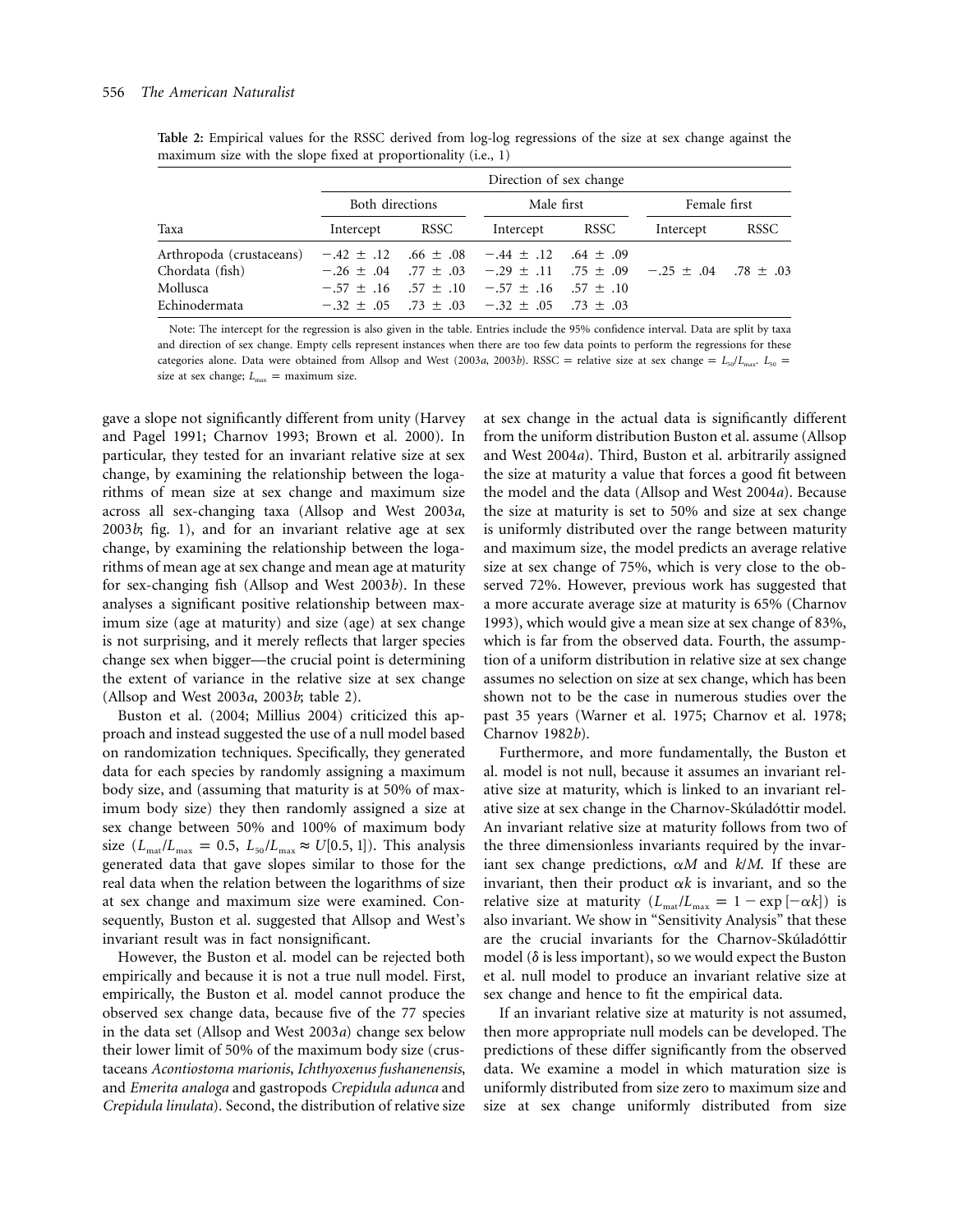

**Figure 2:** Testing the more appropriate null model: size at maturity (*L<sub>mat</sub>*) is a uniformly distributed random variable bounded by [0, *L<sub>max</sub>*], and size at sex change (*L<sub>50</sub>*) is a uniformly distributed random variable bounded by [*L<sub>mat</sub>*, *L<sub>max</sub>*], where *L<sub>max</sub>* is asymptotic size. The circles denote the distribution of (*A*) variance in  $L_{50}/L_{\text{max}}$  and (*B*) the *r*<sup>2</sup> statistic for the best-fit invariant relative size at sex change for 10,000 replicates of a simulated data set of 77 species of sex changers. The arrow indicates that the variance observed in the real data set (0.017) is significantly lower (estimated  $P$ < .0001) and the  $r^2$  statistic (0.967) significantly higher (estimated  $P \approx .01$ ) than predicted by the null model.

at maturity to maximum size (i.e.,  $L_{\text{mat}}/L_{\text{max}} \approx U[0, 1],$  $L_{50}/L_{\text{max}} \approx U[L_{\text{mat}}/L_{\text{max}}, 1]$ ). We find that this more appropriate null model predicts significantly more variation in  $L_{50}/L_{\text{max}}$  than is observed in the data set and that the  $r^2$  statistic for the observed data is significantly higher than that predicted by the null model; see figure 2.

Buston et al. (2004) have criticized this null model on the grounds that maturation at size zero is implausible.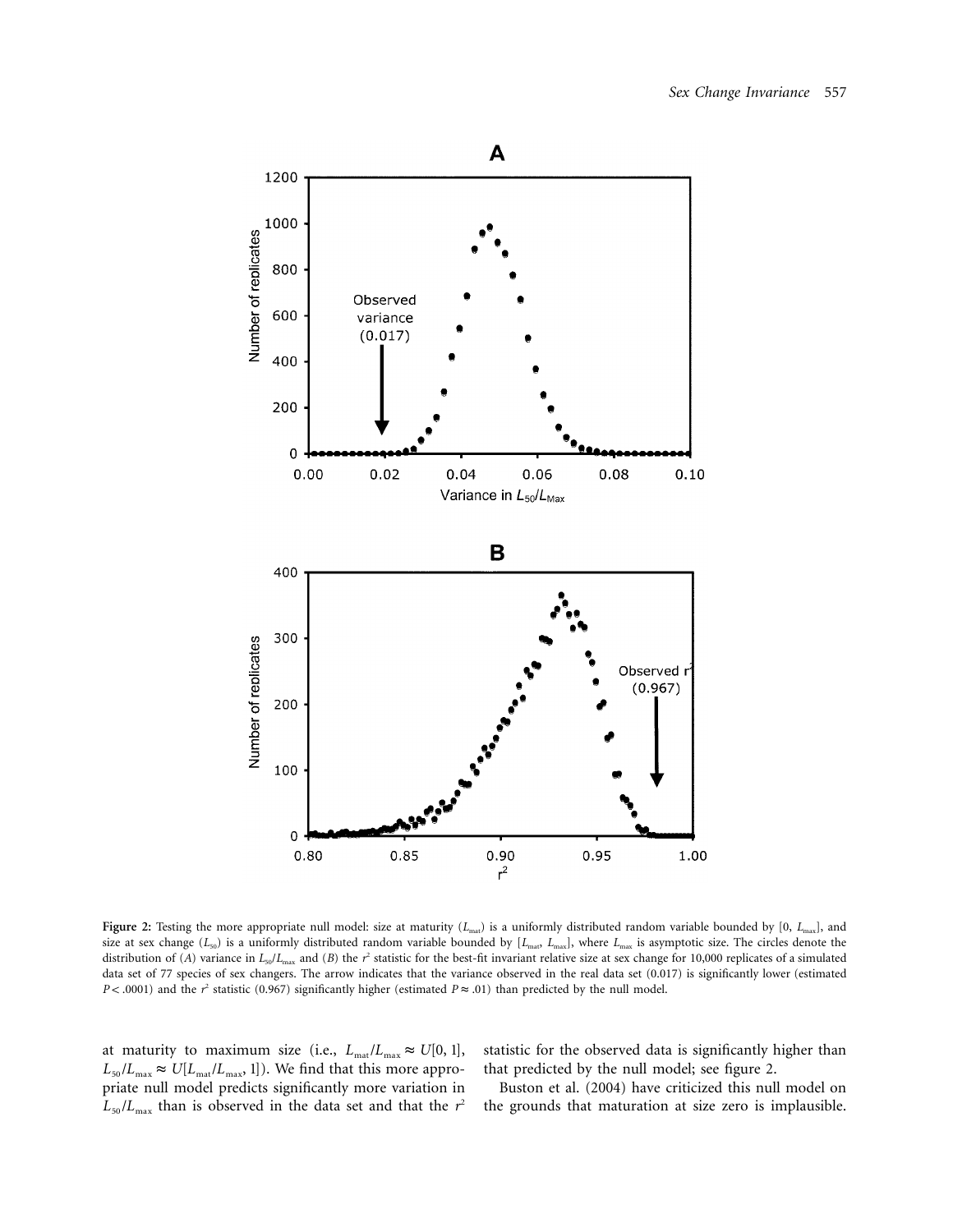| Taxa          | k/M       | Source                                                           | $\alpha$ M   | Source                                                                           |
|---------------|-----------|------------------------------------------------------------------|--------------|----------------------------------------------------------------------------------|
| Chordata      | .56       | Charnov 1993; data from Beverton and<br>Holt 1959, Beverton 1963 | $\approx$ 2  | Charnov and Berrigan 1990;<br>data from Beverton and Holt<br>1959; Beverton 1963 |
| Arthropoda    | .39       | Charnov 1993; data from Charnov 1979                             | $\approx$ 2  | Charnov 1979, 1989                                                               |
| Echinodermata | $\cdot$ 3 | Charnov 1993; data from Ebert 1975                               | No data      | Charnov 1993                                                                     |
| Annelida      | No data   |                                                                  | $1.45 - 2.5$ | Gemmill et al. 1999                                                              |

**Table 3:** Summary of estimates for the key life-history parameters for the major taxonomic groups containing sex-changing animals

Note: There are no such data for the Mollusca.

They suggest that altering the model so that maturation is bounded by 40% and 80% of maximum size is more appropriate, and they find that the associated variance in the relative size at sex change is not significantly different from that observed in the data set at the 5% level. However, this approach is equally arbitrary and ad hoc. What is the basis for the 40%–80% range, and why are the infinite different possibilities excluded? How much variation is required in the relative size at maturity before  $\alpha M$  and *k*/*M* are not statistically invariant? What would be a suitable minimum size at maturity? These points are particularly important because a true null model should exclude any related factors, and this is not the case here, because theory predicts that the size at sex change should depend on the size at maturity. Furthermore, invariance is statistical, and so the more appropriate question should be, how much variance could there be in the different parameters to explain the data? We explore this approach in the next section.

Figure 2*B* also illustrates an important caveat about *r*<sup>2</sup> values in testing for invariant relationships. An  $r^2$  value gives the amount of variance explained when comparing against the null model of no relationship between the two variables. However, as mentioned above, we expect the mean size at maturity and the mean size at sex change to be positively correlated, because both will be greater in larger species. Indeed, our null model shows that this alone can produce an average  $r^2$  value of 92.1% (fig. 2*B*). The invariant relative size at sex change hypothesis explains 96.7% of the variation in the actual data (fig. 1), suggesting that the invariant relationship explains 58.2% of the variation in the data not explained by our null relationship between size at maturity and sex change  $(0.582 =$  $[96.7 - 92.1]/[100 - 92.1]$ . This value is still very large



Figure 3: Evolutionarily stable strategy relative size at sex change ( $L_{50}/L_{\text{max}}$ ) predicted by the Charnov-Skúladóttir model, assuming the published estimates of  $\alpha M \approx 2$  and  $k/M \approx 0.6$  and a range of  $\delta$ . When male fecundity increases with size ( $\delta > 0$ ), the model and published estimates predict a relative size at sex change that is higher than that observed for sex-changing fish  $(L_{50}/L_{\text{max}} = 0.77)$ .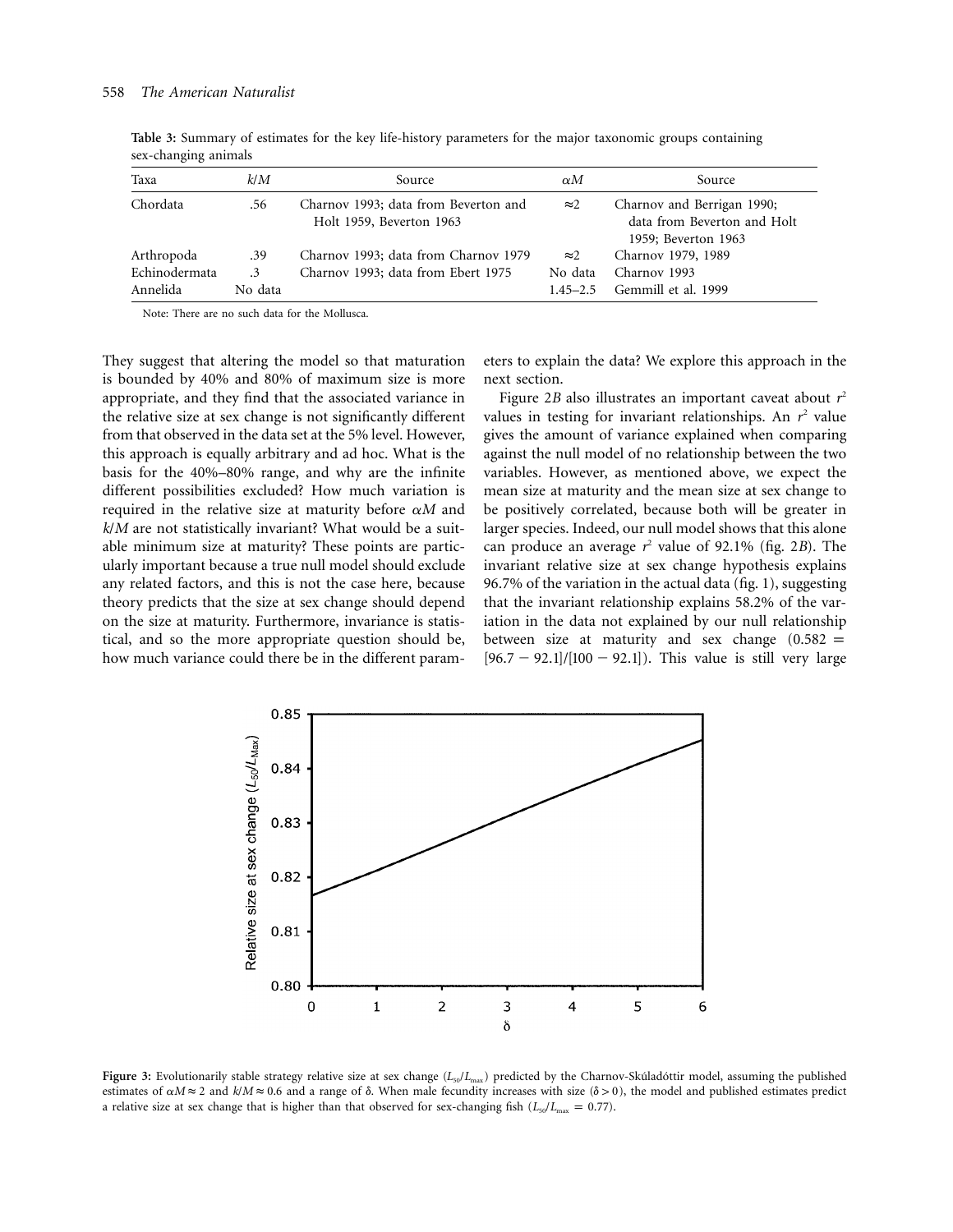

Figure 4: Log-log plot of *L*<sub>mat</sub> versus *L*<sub>max</sub> for 17 species of sex-changing fish. With the regression slope fixed at 1, it has an intercept of  $-0.78 \pm 0.16$  (95% confidence interval),  $(r^2 = 0.90, n = 17$  species). The relative size at maturity invariant ( $L_{\text{mat}}/L_{\text{max}}$ ) is 0.46, showing that sexchanging fish mature at approximately 46% of their maximum body size, on average. Size ( $L_{\text{mat}}$  and  $L_{\text{max}}$ ) is measured in millimeters before logarithmic transformation.

compared to the average of 2.5%–5.4% from evolutionary and ecological studies (Møller and Jennions 2002).

# **Sensitivity Analysis: Consequences of Variation** in  $\alpha M$ ,  $k/M$ , and  $\delta$

Relative size at sex change is invariant  $(L_{50}/L_{\text{max}} \approx 0.72)$ ; Allsop and West 2004*b*) over sex-changing animals ranging in size from 2 mm to 1.5 m. This result is predicted by the Charnov-Skúladóttir model if  $\alpha M$ ,  $k/M$ , and  $\delta$  are invariant. The value of  $\alpha M$  is likely to be invariant across sex-changing species (Charnov 1993; Gemmill et al. 1999), and so Allsop and West's result suggests that  $k/M$  and  $\delta$ are also invariant or have relatively little influence on the ESS relative size at sex change. To address this requires a sensitivity (elasticity) analysis of the Charnov-Skúladóttir model and an examination of how variation in these lifehistory variables influences the sex change invariant. We will use published values for  $\alpha M$  and  $k/M$  to obtain an estimate of  $\delta$  from the Charnov-Skúladóttir model, given the observed data for sex-changing fish (Allsop and

West 2003*b*); estimate  $\alpha M$  and  $k/M$  directly from the sexchanging fish data; and introduce variation into each of the dimensionless quantities  $\alpha M$ ,  $k/M$ , and  $\delta$  in turn, to see how much variation in each corresponds to the observed variation in  $L_{50}/L_{\text{max}}$ . We restrict our attention to fish only, since there are many more data on the relevant life-history variables for them than for other sex changers. In this subset of the data, the best-fit invariant timing of sex change is 77% of maximum body size.

#### *Variation in* δ

Assuming  $\alpha M \approx 2$  (Charnov and Berrigan 1990, 1991; Charnov 1993) and  $k/M \approx 0.6$  (Charnov 1993; see table 3 for a summary of estimates for  $\alpha M$  and  $k/M$ , the optimal relative age (and hence size) at sex change can be determined numerically from equation (12), given a value for  $\delta$ . We do this for a range of  $\delta$  in figure 3. These results predict that the relative size at sex change  $(L_{50}/L_{\text{max}})$  is an increasing function of the male fitness exponent  $(\delta)$  and that the slope of this relation is very small. The weak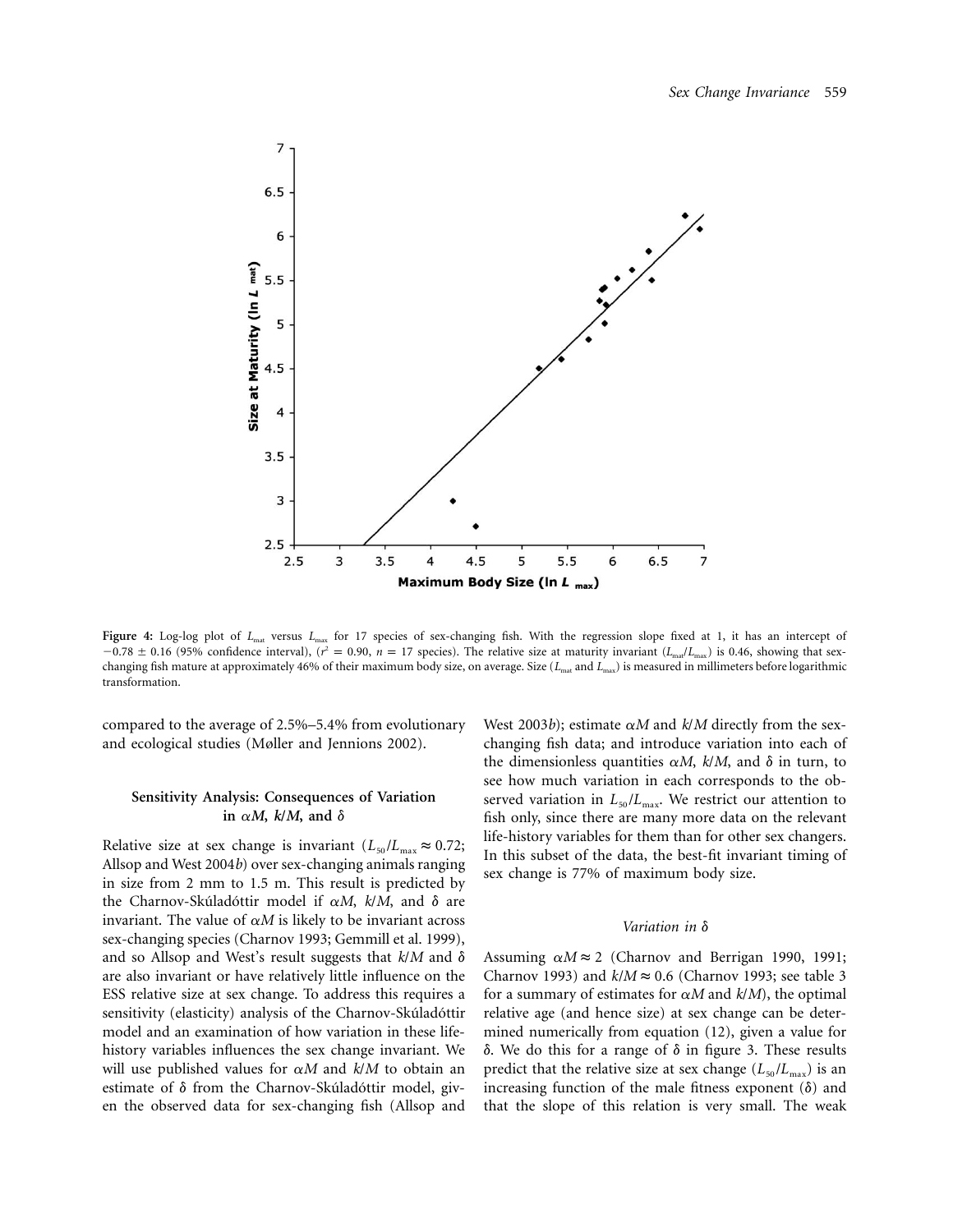

**Figure 5:** Evolutionarily stable strategy relative size at sex change ( $L_s/L_{\text{max}}$ ) predicted by the Charnov-Skúladóttir model assuming that  $\delta \approx 3$  and  $\alpha$ *M*  $\times$  *k*/*M* =  $\alpha$ *k* = 0.616, as estimated from the size at maturity data. By plotting for a range of  $\alpha$ *M* to see where the model predicts the observed size at sex change invariant ( $L_{50}/L_{\text{max}} = 0.77$ ), we can obtain an estimate of  $\alpha M$  and hence  $k/M$ .

relationship between the male fitness exponent and the timing of sex change suggests that the former need not be particularly invariant in order for latter to show great invariance. In addition, the predicted relative size at sex change is much greater than that observed in sex-changing fish, a point addressed below.

The positive relation between the male fecundity exponent and the relative timing of sex change can be explained as follows. For protandrous species ( $\delta$  < 3), an increase in  $\delta$  means that the relative success of small males is reduced, and so the individual is selected to increase reproduction as a male in order to make up this quota of total reproduction; hence, longer time is spent as the first sex. Conversely, for protogynous species  $(\delta > 3)$ , an increase in  $\delta$  means that the relative fitness of the large males is increased, so that less time need be spent reproducing as a male, and hence the individual spends longer reproducing as the first sex. In both instances, an increase in  $\delta$ is associated with delayed sex change. With regard to this prediction that the relative size at sex change should increase weakly with  $\delta$ , the data do reveal a slight tendency for protogynous fish  $(\delta > 3, E[L_{50}/L_{\text{max}}] = 0.79)$  to have a higher relative size at sex change than protandrous fish  $(\delta < 3, E[L_{50}/L_{\text{max}}] = 0.74)$ . However, as might be expected, given the weak predicted effect, this difference is not significant  $(P = .21)$ .

The results given in figure 3 also predict that the relative size at sex change is too high to explain the empirical observation  $L_{50}/L_{\text{max}} = 0.77$  for sex-changing fish. This

suggests either that the model is incorrect or that the values of  $\alpha M$  and  $k/M$  published for fish in general do not correspond to those in our data set. We investigate this possibility using the data sets compiled by Allsop and West (2003*a*, 2003*b*) and find support for the suggestion that sex-changing fish may have  $\alpha M$  and/or  $k/M$  values different from those published for other species. The product  $\alpha k$  determines the relative size at maturity ( $L_{\text{mat}}/L_{\text{max}} =$  $1 - \exp[-\alpha k]$ ), so we may use size at maturity data (table A1 in the online edition of the *American Naturalist*) to estimate  $\alpha k$ . Assuming an invariant relative size at maturity (i.e., a slope of unity on a plot of  $\log L_{\text{mat}}$  vs.  $\log L_{\text{max}}$ ; fig. 4), we find that the least squares regression gives  $L_{\text{mat}}/L_{\text{max}} \approx 0.46$  and hence  $\alpha k \approx 0.62$ . This value is approximately half of that published for other fish  $(\alpha M \times k/M = \alpha k \approx 1.2)$ , indicating that sex-changing fish mature relatively earlier than other fish. There is a danger associated with the use of von Bertalanffy's equation in relation to size at maturity. Since immature organisms do not reproduce and hence may allocate more of their resources to growth, the growth rate coefficient (*k*) may be somewhat higher prematuration than postmaturation (Day and Taylor 1997). However, the associated bias in the estimation of the postmaturation growth rate from age at maturity data is in the wrong direction to explain the discrepancy between the estimated  $\alpha k$  and that published for fish in general. In the next section, we show that this reduced estimate of  $\alpha k$  is more consistent with the observed timing of sex change.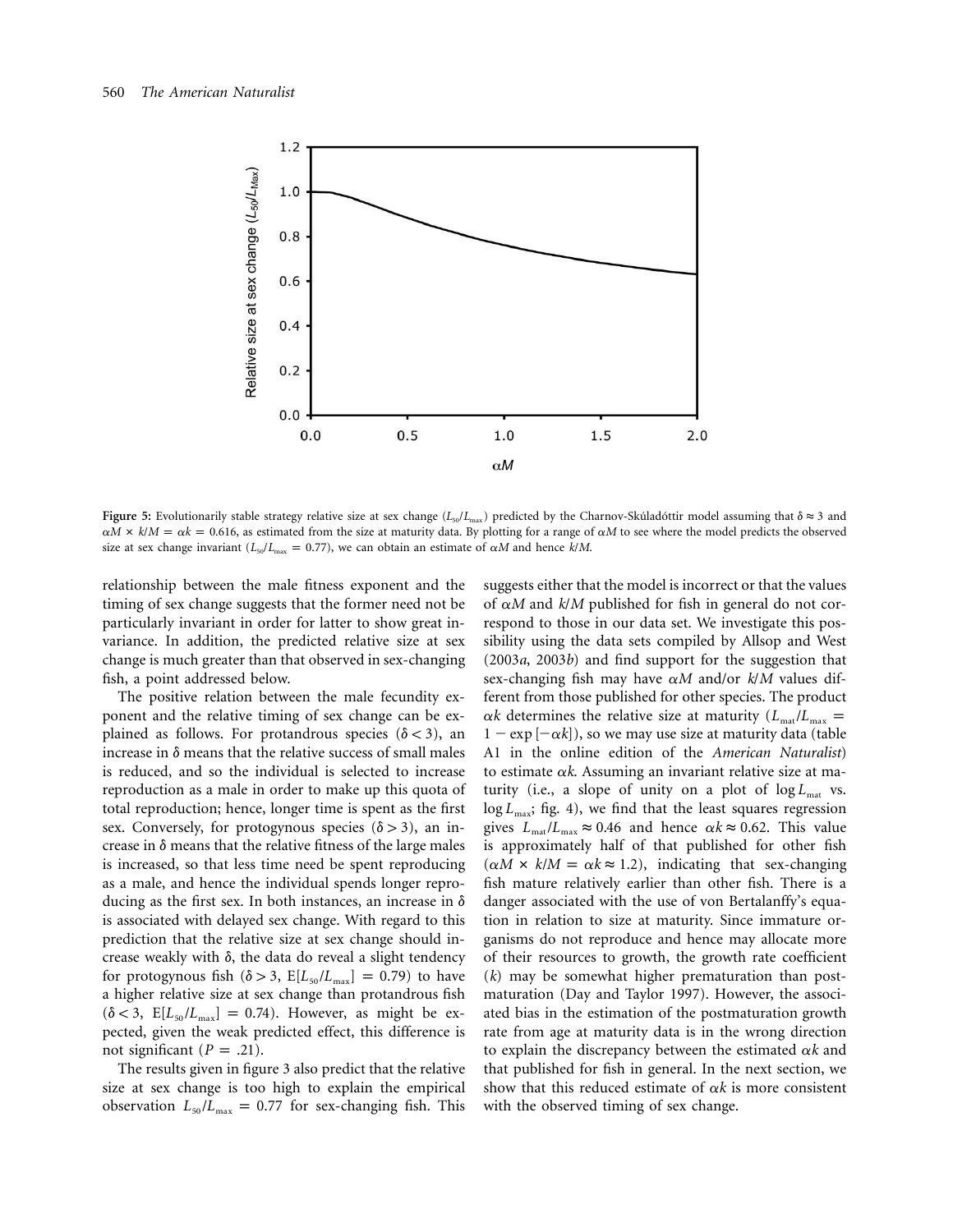

Figure 6: Effect of variation in the three dimensionless quantities of interest on variation in the evolutionarily stable strategy (ESS) relative size of sex change ( $L_{50}/L_{\rm max}$ ), as predicted by the model of Charnov and Skúladóttir (2000), with  $\alpha M \approx 0.96$ ,  $k/M \approx 0.64$ , and  $\delta \approx 3$ . In A,  $\alpha M$  and  $k/M$  are held fixed at their estimates, and  $\delta$  is varied. In B,  $\delta$  and  $k/M$  are held fixed at their estimates, and  $\alpha$ M is varied. In C,  $\delta$  and  $\alpha$ M are held fixed at their estimates, and k/M is varied. In D, the relationship between k/M and the ESS relative age at sex change ( $\tau^* / \alpha$ ) is investigated, with  $\delta$  and a*M* held constant.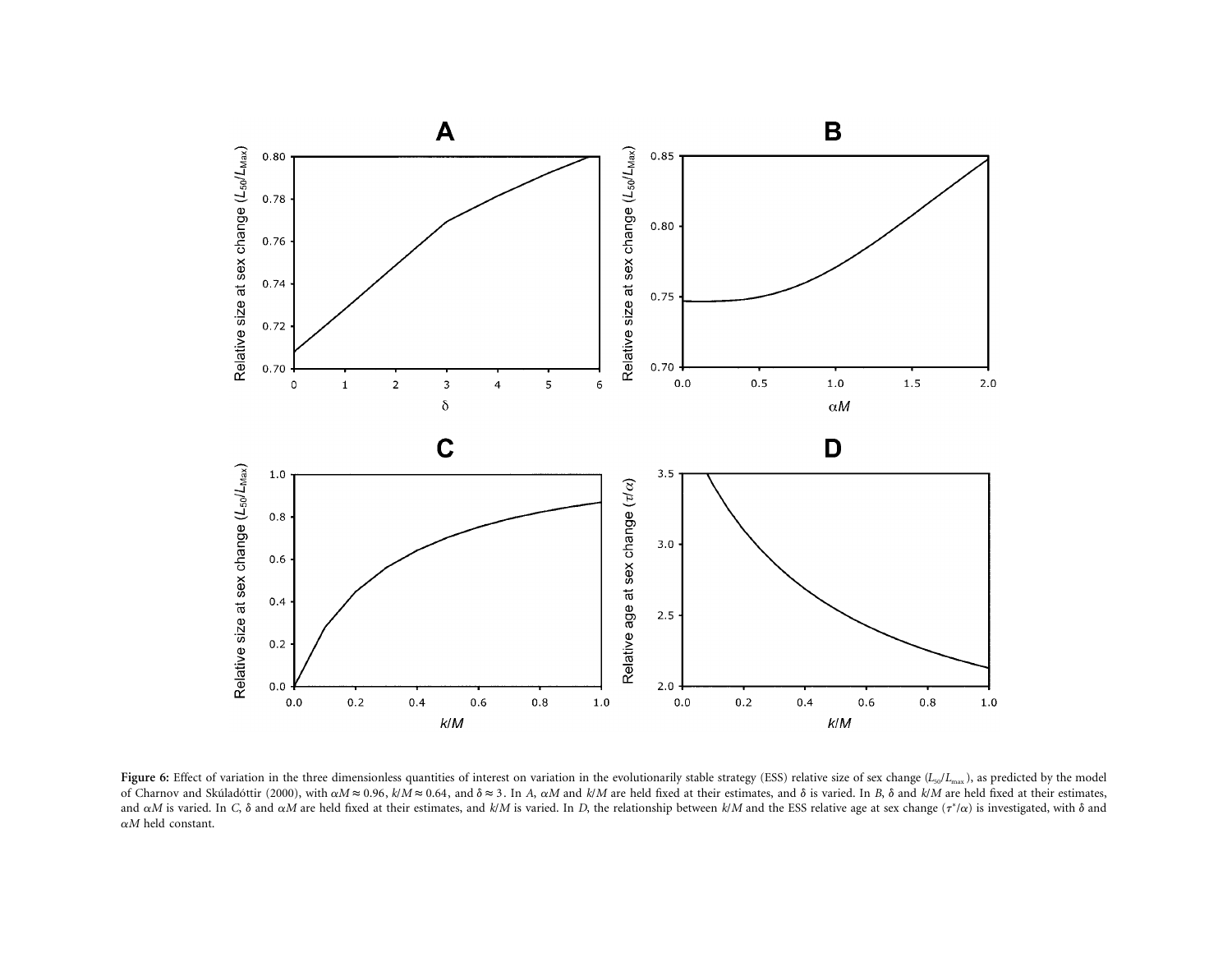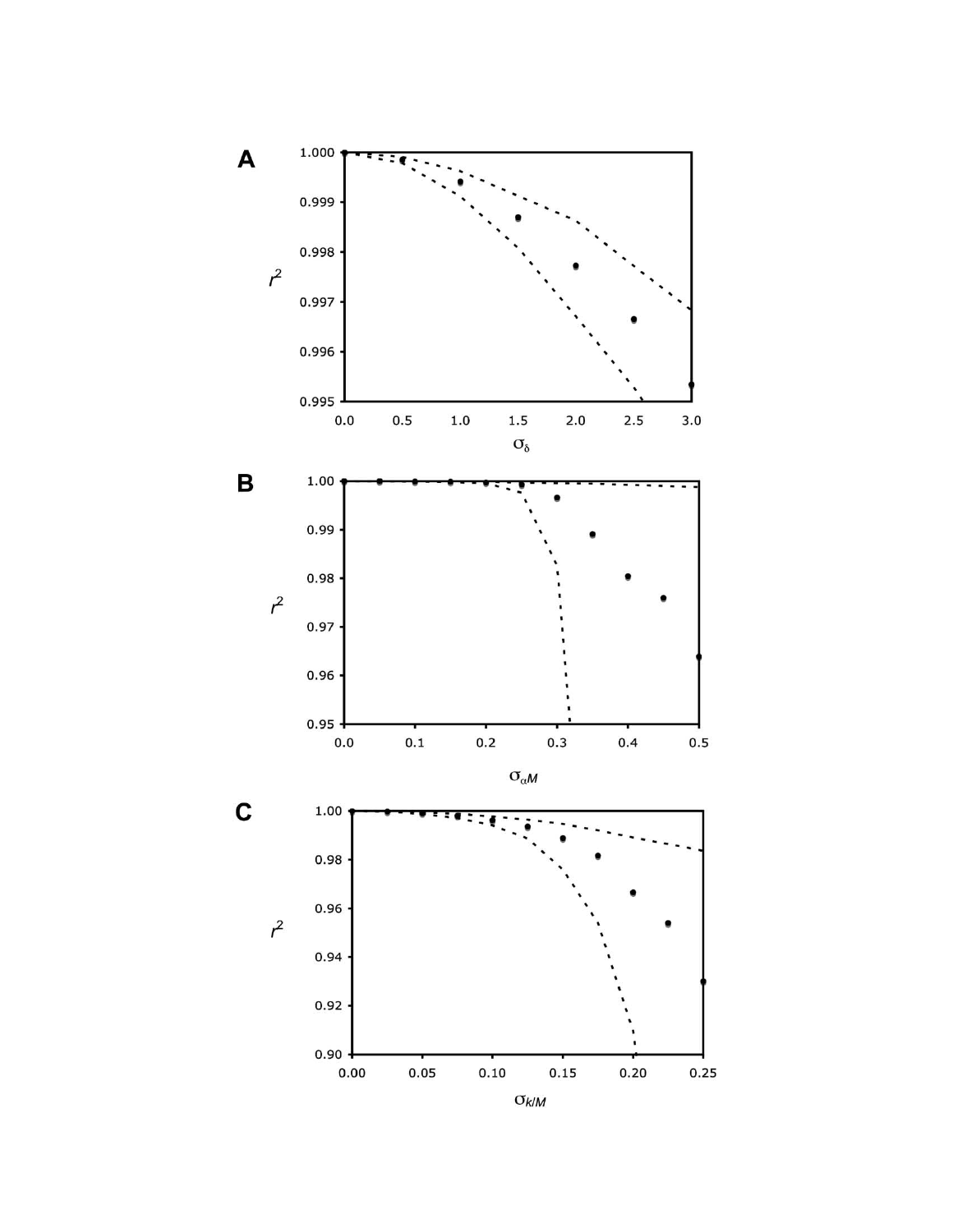#### *Estimating* a*M and k/M*

We now estimate values for  $\alpha M$  and  $k/M$  for sex-changing fish. As outlined above, we can numerically solve equation (12) to give a relative age (and hence size) at sex change, given values for  $\delta$ ,  $\alpha M$ , and  $k/M$ . By exploring a range of these three parameters, we can determine which triplets give the observed  $L_{50}/L_{\text{max}} = 0.77$ . As we have seen, the male fitness exponent  $(\delta)$  has very little effect on the relative size at sex change—we can essentially ignore this parameter and restrict our attention to the two parameters  $\alpha$ *M* and *k*/*M*. Recalling that some species in the data set will have  $\delta$  < 3 while others have  $\delta$  > 3 (since there is a mixture of protandry and protogyny), we assume  $\delta \approx 3$ for the purposes of estimating the other two life-history parameters. We estimated that the invariant product of a*M* and *k*/*M* is approximately 0.62, and so the parameter set is effectively reduced to a single quantity: given  $\alpha M$ ,  $k/M$  will be given by 0.62/ $\alpha$ *M*. In figure 5, we determine the effect on the relative size at sex change of variation in  $\alpha$ *M* by allowing it to take a range of values while satisfying the estimate of  $\alpha k = 0.62$ . We find that the model predicts the observed invariant relative size at sex change  $(L_{50}/L_{\text{max}} = 0.77)$  when  $\alpha M \approx 0.96$ . From this, we also estimate  $k/M$  to be  $\alpha k/\alpha M \approx 0.64$ .

### *Assessing Variation in* δ, α*M*, and k/*M*

We have obtained estimates for the average values of  $\delta$ ,  $\alpha$ *M*, and  $k/M$  in sex-changing fish. We now make a qualitative assessment of how variation in these life-history parameters translates into variation in the relative size at sex change by varying the value of each parameter in turn while holding the other two constant (at their estimated values:  $\delta = 3$ ,  $\alpha M = 0.96$ ,  $k/M = 0.64$ ). Our results are given in figure 6. As above, we find that the value of the male fitness exponent  $(\delta)$  has little effect on the relative size at sex change (fig. 6*A*), while variation in  $\alpha M$  (fig. 6*B*) and especially *k*/*M* (fig. 6*C*) have a more dramatic effect.

We find that the value of  $\alpha M$  correlates positively with the relative size at sex change (fig. 6*B*) when the values of  $k/M$  and  $\delta$  are held constant. One way to visualize this is to hold  $k$ ,  $M$ , and  $\delta$  fixed and to vary age at maturity,  $\alpha$ .

It makes sense for species that mature later to change sex later in order to make up their quota of reproduction as the first sex. Species with a higher  $\alpha M$  should therefore tend to change sex at a greater size. We have also found that increasing *k*/*M* increases the relative size at sex change (fig. 6*C*) when  $\alpha M$  and  $\delta$  are held constant. To see why, hold  $\alpha$ , *M*, and  $\delta$  constant, and allow *k* to vary. As the von Bertalanffy growth coefficient is increased, the size at all ages is increased, and so if we assume no effect on the ESS relative age at sex change  $(\tau^*/\alpha)$ , we would expect an increased relative size at sex change  $(L_{50}/L_{\text{max}})$ . In fact, the ESS relative age at sex change is a decreasing function of *k* (fig. 6*D*). This is because the increase in size due to increased *k* is more pronounced at earlier ages; hence, the reproduction of the first sex is improved the most by this increase, so that less time need be spent reproducing as that sex. This means that in increasing *k* the ESS age at sex change is reduced, but the size at that age is increased. The net effect is a positive correlation between *k/M* and the relative size at sex change.

A more quantitative approach is to use the model to simulate sex change data for a range of variation in the underlying dimensionless quantities, to see how much variation corresponds to that observed in the real data set. We simulate 52 species of sex-changing fish (as in the actual data set), each assigned values for  $\alpha M$ ,  $k/M$ , and  $\delta$ . Within each data set, two of these dimensionless quantities are held fixed at their estimates from the previous section, while the other takes a pseudorandom value independently drawn for each species from the normal distribution with mean given by the estimated value and standard deviation  $\sigma$ . Because it is biologically implausible for  $\alpha M$  and  $k/M$ to take negative values, we draw these from a normal distribution truncated at the origin, which, for the parameters we will explore, involves removing a trivial proportion  $($ <3%) of the probability distribution. With the actual data on maximum size (*L<sub>max</sub>*), the Charnov-Skúladóttir model of sex change is then used to generate the ESS relative size  $(L_{50}/L_{\text{max}})$  at sex change for each of the simulated fish species. For each data set, an *r* <sup>2</sup> statistic can be generated to describe how well the simulated data conform to the prediction of a slope of unity in a plot of  $\log L_{50}$ against  $\log L_{\text{max}}$ . This procedure is used to explore a range

Figure 7: Sensitivity analysis of the Charnov-Skúladóttir model. Two of the three dimensionless quantities of interest are held fixed at their estimates  $(\alpha M = 0.96, k/M = 0.64, \delta \approx 3)$  while the third is drawn from a normal distribution with mean given by the above estimate and standard deviation σ, to generate size at sex change data for 52 species of fish. The *r*<sup>2</sup> statistic relating the data to the best-fit invariant (i.e., having a slope of unity in a plot of log  $L_{50}$  versus log  $L_{\text{max}}$ , where  $L_{50}$  and  $L_{\text{max}}$  are the size at sex change and asymptotic size, respectively) is determined for each value of  $\sigma$ and each of the three dimensionless quantities in turn. A, Mean  $r^2$  for 200 replicates over a range of  $\delta$  (holding  $\alpha M$  and  $k/M$  fixed), with the dashed lines indicating the zone in which 95% of the replicates fell. *B*, Mean  $r^2$  for 200 replicates over a range of  $\alpha M$  (holding  $\delta$  and  $k/M$  fixed), with the dashed lines indicating the zone in which 95% of the replicates fell. C, Mean  $r^2$  for 200 replicates over a range of  $k/M$  (holding  $\delta$  and  $\alpha M$  fixed), with the dashed lines indicating the zone in which 95% of the replicates fell.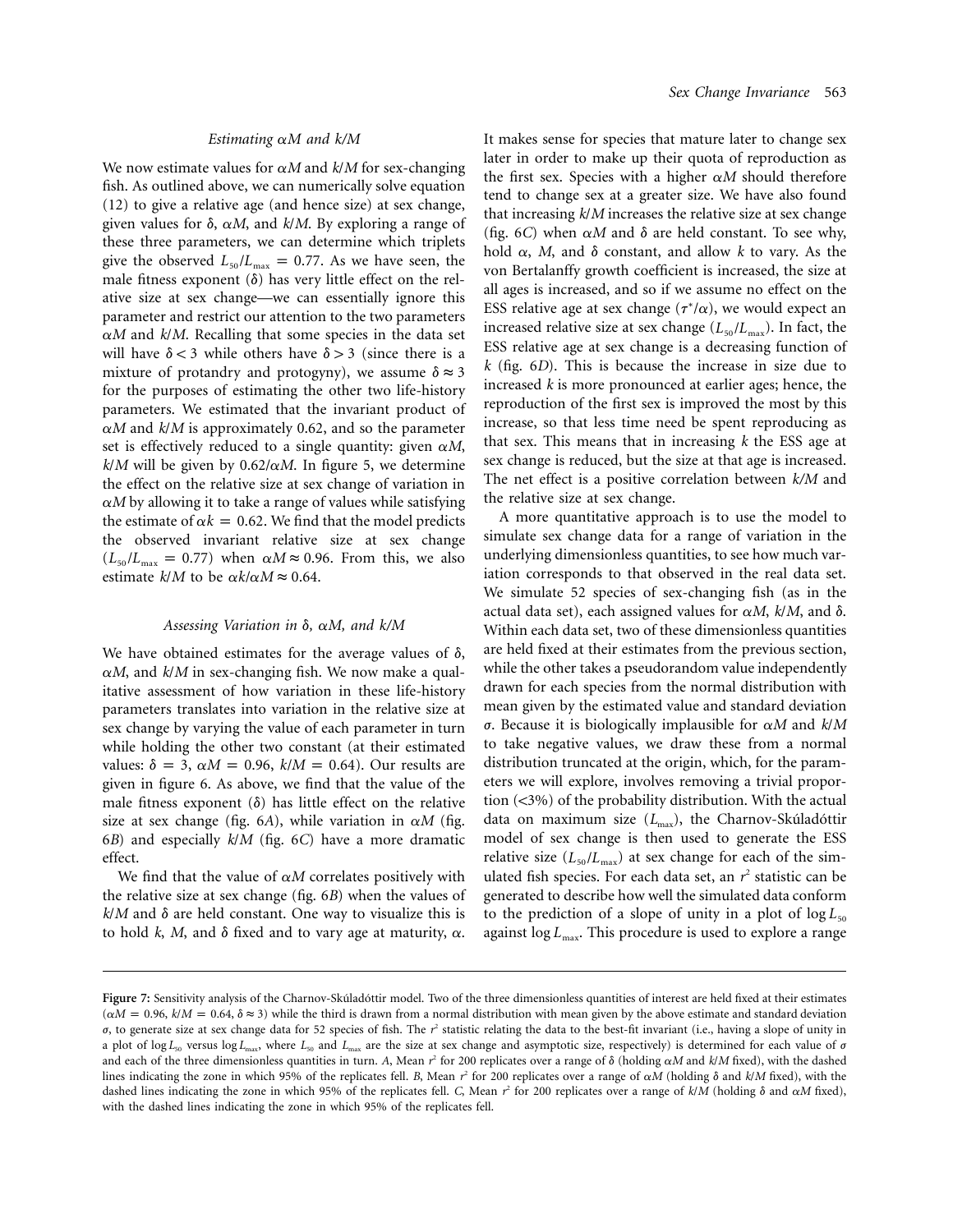of variation (standard deviation  $\sigma$ ) in each of the invariant quantities  $\alpha M$ ,  $k/M$ , and  $\delta$ .

From figure 7, we can read off the estimate of the standard deviation for each of the life-history parameters by seeing what value of  $\sigma$  corresponds to the observed  $r^2 = 0.973$ . Figure 7A confirms that the invariant relative size at sex change is expected to hold even with extensive variance in the male fitness exponent  $(\delta)$  when the other life-history parameters do not vary. Figure 7*B* reveals that variation in  $\alpha M$  corresponding to a standard deviation of around 0.45 (47% of the estimated mean,  $E[\alpha M]$  = 0.96) can account for the observed variation in the relative size at sex change. Figure 7*C* reveals that a standard deviation in *k*/*M* of around 0.18 (28% of the estimated mean,  $E[k/M] = 0.64$ ) can account for the observed variation in  $L_{50}/L_{\text{max}}$ . It should be noted that these results are upper limits on the amount of variation, because they assume that only one parameter is variable, whereas in reality there will be some variation in each.

#### **Discussion**

We have formally derived the life-history invariants predicted by Charnov and Skúladóttir (2000), who modeled sex change conditional on an individual's size (and hence age). These are invariant: relative age at sex change  $(\tau/\alpha)$ , relative size at sex change ( $L_{50}/L_{\text{max}}$ ), and breeding sex ratio  $(N_1/N_2)$ . Previously, Buckingham's (1914)  $\pi$  theorem was invoked in order to show that the appropriate fitness function could be expressed in terms of dimensionless quantities. We employed a simple "switching variables" technique to explicitly derive this fitness function. In addition, we have shown that these invariants can be predicted with a different approach, when sex change is assumed to occur in response to social cues.

Allsop and West (2003*a*, 2003*b*) showed invariance in the relative size at sex change across all sex-changing organisms for which there are data and in the relative age at sex change in fish. These results were criticized by Buston et al. (2004), who argued that randomization tests should be used instead of standard methodology (Harvey and Pagel 1991; Charnov 1993; Brown et al. 2000). We have argued that their randomization test was not truly null, that the data do not fit their model, and that more appropriate tests support the invariance conclusion. Furthermore, we suggest a more powerful approach: we avoid randomization tests based on possibly arbitrary assumptions and instead examine how much variance in the different parameters would explain the observed data.

We carried out a numerical sensitivity analysis in order to determine the relative consequences of variation in the dimensionless parameters that can influence the relative size at sex change. These results showed that the invariant prediction depends primarily on invariance in a*M* and *k*/ *M* and that variation in  $\delta$  has little consequence for the ESS size at sex change. This result illustrates clearly one of the major problems with the Buston et al. "null" model—it was not null, because it effectively assumed an invariant  $\alpha M$  and  $k/M$  and allowed only  $\delta$  to vary, and so we would expect it to predict the observed data.

How much variation in  $\alpha M$  and  $k/M$  are consistent with the observed data on relative size at sex change? We estimated the variation in each of these parameters that is consistent with the observed variation in the timing of sex change in the fish data set. We found that  $\alpha M \approx 0.96$  (with a standard deviation of  $\pm 0.45$ ) and  $k/M \approx 0.64 \pm 0.18$ . This suggests that there can be a relatively large amount of variation in  $\alpha M$  but less in  $k/M$ . These results are upper limits on the amount of variation, because they assume that only one parameter is variable, whereas in reality there will be some variation in each. More generally, the invariant result suggests a fundamental similarity across all animals in the underlying forces that select for sex change (Allsop and West 2003*a*). Our results suggest that the fundamental similarities are the basic assumptions of the Charnov-Skúladóttir model and the value of  $k/M$  and, to a lesser extent, a*M*.

Our results also lead to the prediction that the value of  $\alpha$ *M* differs in sex-changing fish from that in other fish species. Specifically, the published values for fish in general give  $\alpha M \approx 2$  and  $k/M \approx 0.6$ . In contrast, we predict that  $\alpha M \approx 1$  for sex-changing species. We have verified this prediction by estimating the product of these two putative invariants from the relative size at maturity data in sexchanging fish, confirming that  $\alpha M \times k/M = \alpha k \approx 0.6$ , half of the value expected for fish in general. More investigation, both theoretical and empirical, is needed to explain this difference between sex changers and other fish.

We conclude with two general points. First, the debate over the usefulness of applying the life-history invariant approach to sex change cuts to the heart of the philosophy of statistics in the biological sciences. Because we are dealing with biology, it is clear that there are really no true invariants in the physical sense. However, there are a number of statistically invariant relationships that hold across taxa for reasons that are not immediately apparent, and these require explanation. Second, we have demonstrated that invariant theory can be used to estimate the values of and variation in important biological parameters. This is especially useful when it allows us to get at parameters that are difficult or laborious to measure directly. Another much-studied example of this is the use of sex ratios and sex ratio theory to estimate inbreeding rates in protozoan parasites (Read et al. 1992; West et al. 2001; Nee et al. 2002).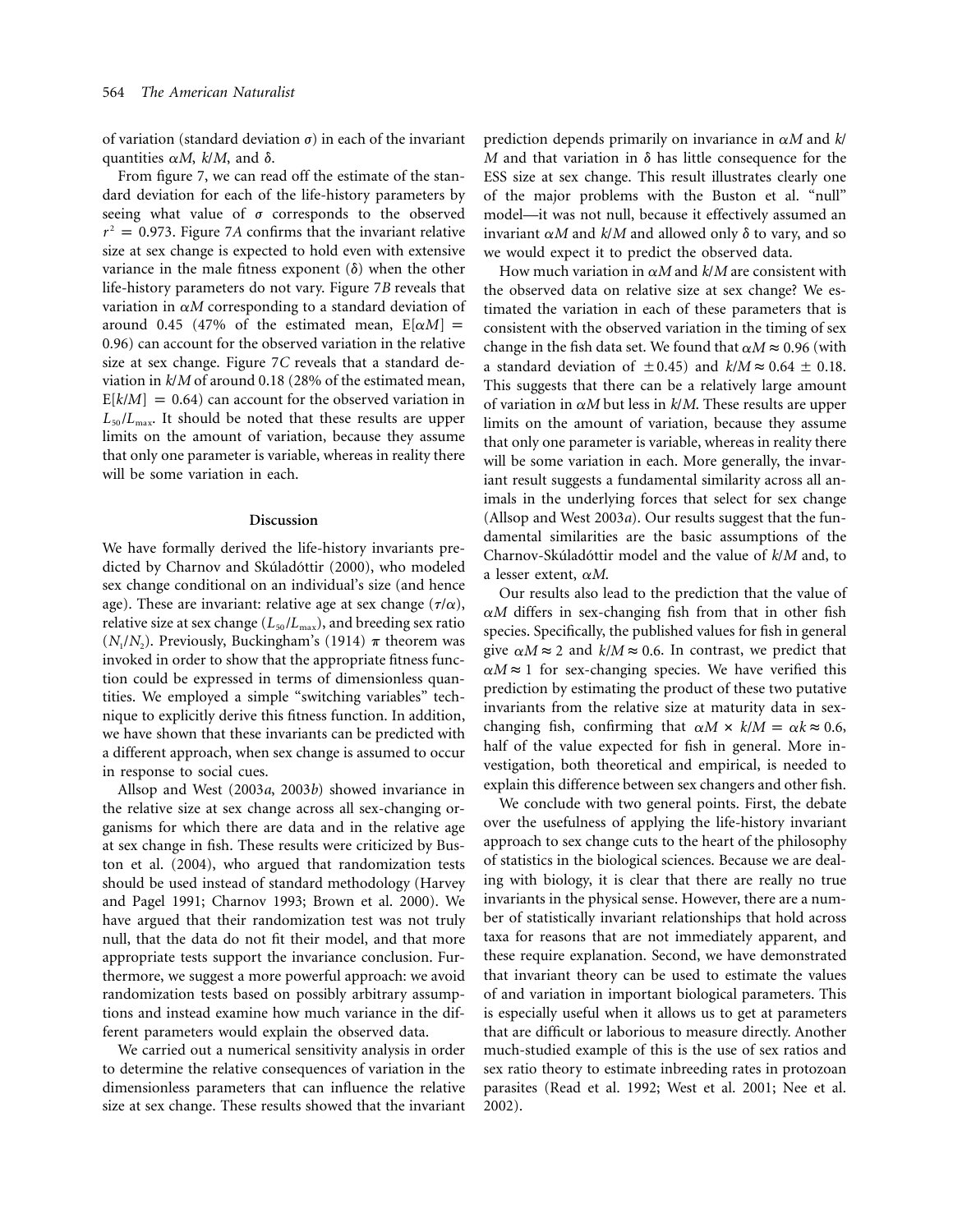#### **Acknowledgments**

We thank J. Banavar, N. Barton, P. Buston, T. Day, E. Leigh, P. Munday, J. Taylor, and R. Warner for comments and discussion, and in particular we thank an anonymous reviewer, whose careful and detailed comments significantly improved the manuscript. S. Williamson helped to produce the figures. Funding was provided by the Biotechnology and Biological Sciences Research Council, the Natural Environment Research Council, the Royal Society, Leverhulme Trust, and Royal Commission for the Exhibition of 1851.

### **Literature Cited**

- Allsop, D. J., and S. A. West. 2003*a*. Changing sex at the same relative body size. Nature 425:783–784.
- ———. 2003*b*. Constant relative age and size at sex change in sequentially hermaphroditic fish. Journal of Evolutionary Biology 16:921–929.
- ———. 2004*a*. Evolutionary biology: sex change and relative body size in animals (reply). Nature 428, doi:10.1038/nature2513.
- -. 2004*b*. Sex-ratio evolution in sex changing animals. Evolution 58:1019–1027.
- -. 2004c. Sex allocation in the sex-changing marine goby *Coryphopterus personatus* on atoll fringing reefs. Evolutionary Ecology Research 6:843–855.
- Beverton, R. J. H. 1963. Maturation, growth and mortality of clepeid and engraulid stocks in relation to fishing. Rapports et Procès-Verbaux des Reunions Conseil International pour l'Exploration de la Mer 154:44–67.
- ———. 1992. Patterns of reproductive strategy parameters in some marine teleost fishes. Journal of Fish Biology 41:137–160.
- Beverton, R. J. H., and S. J. Holt. 1959. A review of lifespans and mortality rates of fishes in nature, and their relation to growth and other physiological characteristics. Pages 142–180 *in* C. E. W. Wolstenholme and M. O'Connor, eds. Ciba Foundation Colloquia on Aging. Vol 5. J. & A. Churchill, London.
- Brown, J. H., G. B. West, and B. J. Enquist. 2000. Scaling in biology: patterns and processes, causes and consequences. Pages 1–24 *in* J. H. Brown and G. B. West, eds. Scaling in biology. Oxford University Press, Oxford.
- Brule, T., C. Deniel, T. Colas-Marrufo, and M. Sanchez-Crespo. 1999. Red grouper reproduction in the southern Gulf of Mexico. Transactions of the American Fisheries Society 128:385–402.
- Buckingham, E. 1914. On physically similar systems: illustrations of the use of dimensional equations. Physical Review 4:345–376.
- Buston, P. M., P. L. Munday, and R. R. Warner. 2004. Evolutionary biology: sex change and relative body size in animals. Nature 428, doi:10.1038/nature2512.
- Charnov, E. L. 1979. The genetical evolution of patterns of sexuality: Darwinian fitness. American Naturalist 113:465–480.
- -. 1982a. Alternative life-histories in protogynous fishes: a general evolutionary theory. Marine Ecology Progress Series 9:305– 307.
- . 1982*b*. The theory of sex allocation. Princeton University Press, Princeton, NJ.
- ———. 1989. Evolution of the breeding sex-ratio under partial sex change. Evolution 43:1559–1561.

———. 1993. Life history invariants. Oxford University Press, Oxford.

- Charnov, E. L., and D. Berrigan. 1990. Dimensionless numbers and life history evolution: age of maturity versus the adult lifespan. Evolutionary Ecology 4:273–275.
- ———. 1991. Dimensionless numbers and the assembly rules for life histories. Philosophical Transactions of the Royal Society of London B 332:41–48.
- Charnov, E. L., and U. Skúladóttir. 2000. Dimensionless invariants for the optimal size (age) of sex change. Evolutionary Ecology Research 2:1067–1071.
- Charnov, E. L., D. Gotshall, and J. Robinson. 1978. Sex ratio: adaptive response to population fluctuations in pandalid shrimp. Science 200:204–205.
- Christiansen, F. B. 1991. On the conditions for evolutionary stability for a continuously varying character. American Naturalist 138:37– 50.
- Crabtree, R. E., and L. H. Bullock. 1998. Age, growth, and reproduction of black grouper, *Mycteroperca bonaci*, in Florida waters. Fishery Bulletin 96:735–753.
- Day, T., and P. D. Taylor. 1997. Von Bertalanffy's growth equation should not be used to model age and size at maturity. American Naturalist 149:381–393.
- de Valpine, P. 2000. A new demographic function maximized by lifehistory evolution. Proceedings of the Royal Society of London B 267:357–362.
- Ebert, T. A. 1975. Growth and mortality of post-larval echinoids. American Zoologist 15:755–775.
- Ferreira, B. P., and G. R. Russ. 1995. Population-structure of the leopard coralgrouper, *Plectropomus leopardus*, on fished and unfished reefs off Townsville, central Great Barrier Reef, Australia. Fishery Bulletin 93:629–642.
- Fisher, R. A. 1930. The genetical theory of natural selection. Oxford University Press, Oxford.
- Gemmill, A. W., A. Skorping, and A. F. Read. 1999. Optimal timing of first reproduction in parasitic nematodes. Journal of Evolutionary Biology 12:1148–1156.
- Ghiselin, M. T. 1969. The evolution of hermaphroditism amongst animals. Quarterly Review of Biology 44:189–208.
- Gillanders, B. M. 1995. Reproductive biology of the protogynous hermaphrodite *Achoerodus viridis* (Labridae) from southeastern Australia. Marine and Freshwater Research 46:999–1008.
- Grandcourt, E. M. 2002. Demographic characteristics of a selection of exploited reef fish from the Seychelles: preliminary study. Marine and Freshwater Research 53:123–130.
- Harvey, P. H., and M. D. Pagel. 1991. The comparative method in evolutionary biology. Oxford University Press, Oxford.
- Leigh, E. G., E. L. Charnov, and R. R. Warner. 1976. Sex ratio, sex change and natural selection. Proceedings of the National Academy of Sciences of the USA 73:3656–3660.
- Lorenzo, J. M., J. G. Pajuelo, M. Mendez-Villamil, J. Coca, and A. G. Ramos. 2002. Age, growth, reproduction and mortality of the striped seabream, *Lithognathus mormyrus* (Pisces, Sparidae), off the Canary Islands (central-east Atlantic). Journal of Applied Ichthyology 18:204–209.
- MacArthur, R. H. 1965. Ecological consequences of natural selection. Pages 388–397 *in* T. H. Waterman and H. Morowitz, eds. Theoretical and mathematical biology. Blaisdell, New York.
- Mackie, M. 2000. Reproductive biology of the halfmoon grouper,